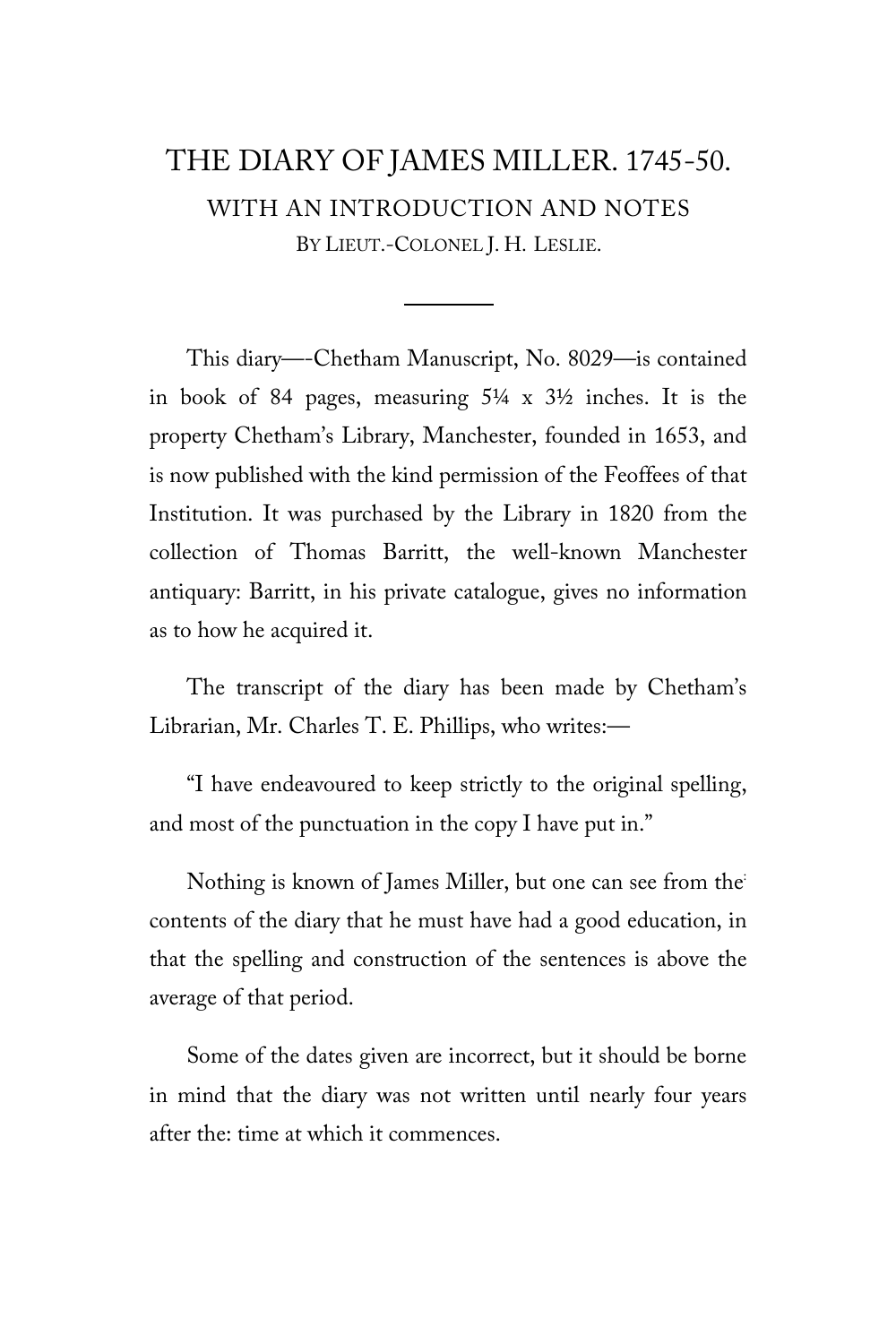The dates are all 'Old Style.'

7-21 DECEMBER, 1745.

James Miller, his book, made at Madrassupatam<sup>[1](#page-1-0)</sup> in East India. September ye 14—Ano Domini 1749.

I left Manchester December 7th 1745 and join'd the Highland army at  $Preston<sup>2</sup>$  $Preston<sup>2</sup>$  $Preston<sup>2</sup>$  then march'd with them to Lancaster, Kendall from thence to Penwrith, nothing extraordinary happen'd only at Clifton Moor about 2 miles from Pn'th where the Duke's advance and our rear had a smart skirmish<sup>[3](#page-1-2)</sup> and several were kill'd and wounded on both sides, but night coming both partys withdrew. That night we left Penwrith and marched to Carlisle<sup>[4](#page-1-3)</sup> by break of day; the next morning the P. set out for Scotland.

December 17th, he ordered  $Townly's^5$  $Townly's^5$  regiment, and a

<span id="page-1-0"></span><sup>&</sup>lt;sup>1</sup> Madras.

<span id="page-1-1"></span><sup>2</sup> Prince Charles Stuart's Army was in Manchester on 9/10 December,

<sup>1745.</sup> It reached Preston on 12 December, Lancaster on 3, Kendal on 15, and Penrith on 17 December.

<span id="page-1-2"></span><sup>&</sup>lt;sup>3</sup> At Clifton Moor, 18 December.

<span id="page-1-3"></span><sup>4</sup> The Army reached Carlisle on 19 December.

<span id="page-1-4"></span><sup>&</sup>lt;sup>5</sup> Francis Towneley. See D.N.B. He had raised a Regiment of 300 men which is referred to in the Prince's Orders as the Manchester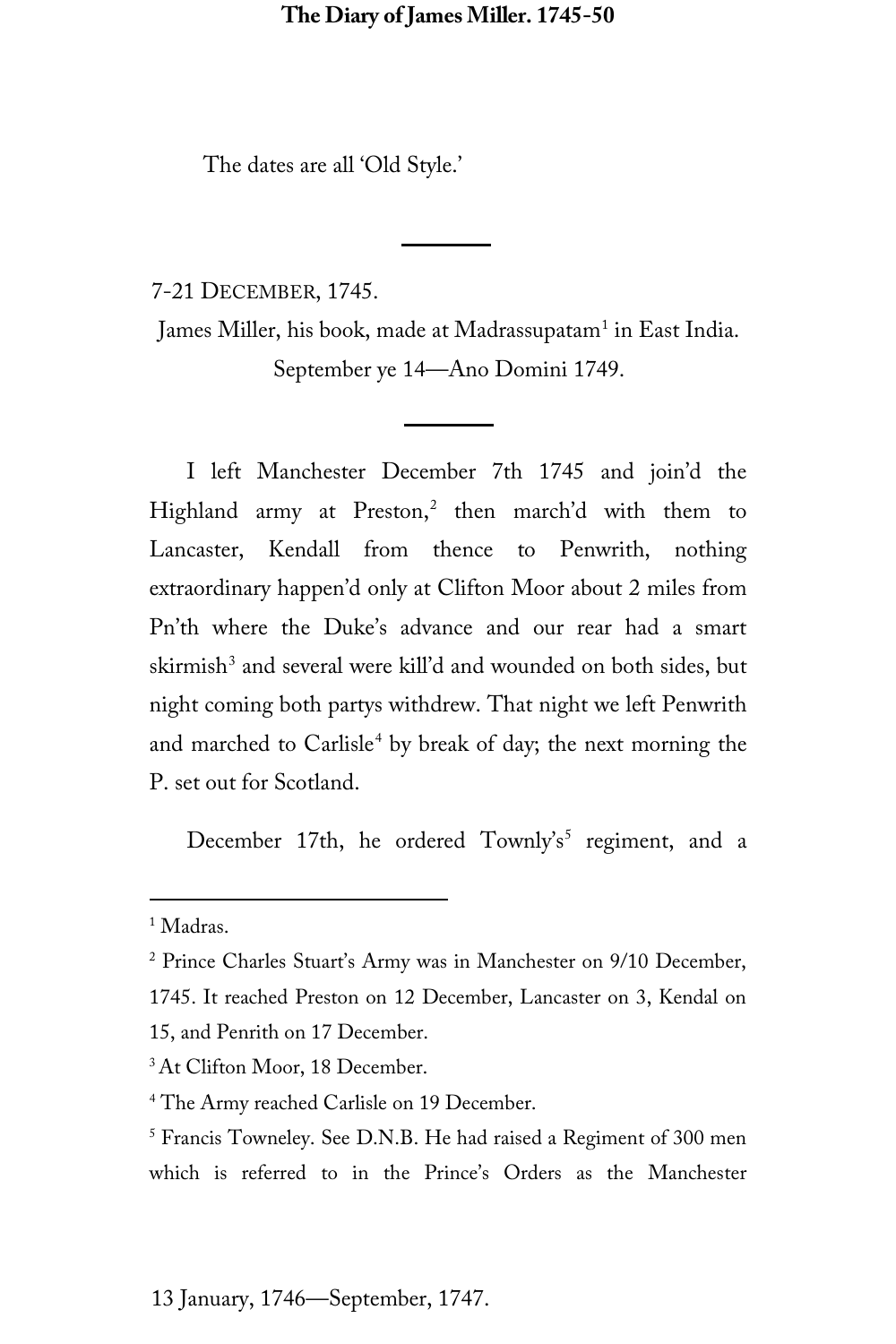highland company captain. commander to take care of the town and garrison.

DECEMBER, 1745—13 JANUARY, 1745/6.

The Duke came before the town the day following [21 December. ED.] and was supply'd with cannon from Whitehaven, being 6 of 18 id 3 of 24 pounders and in a few days they rais'd a facheene<sup>[1](#page-2-0)</sup> Battary opposite the Castle. They play'd very Briskly upon us for seven or eight days, and we return'd this prity sharply considering our mettle being but small; upon the ninth day our Officers finding themselves unable to hold out much longer, sent to the Duke to desire Terms of capitulation, but the Duke wou'd not agree with our desires, upon the 2nd of Jany. we surrender'd the town and yielded ourselves Prisoners, the Officers were confin'd in the Town Goal and the Private persons in the Cathedral Church, there being no other place in the town large enough to contain so large a Number.

[The following extracts from *Memoirs of the Rebellion,* by Chevalier de Johnstone, 2nd ed. 1821, explain these occurrences.

p. 94.

ī

"We marched all night, and arrived at Carlisle about seven o'clock in morning of the 19th of December. Next morning,

<span id="page-2-0"></span>Regiment. See Ogilvy's Regiment *Orderly Book*—Special No. of Vol. II. of *The Journal*—p. 22, footnote 2. <sup>1</sup> Fascine.

13 January, 1746—September, 1747.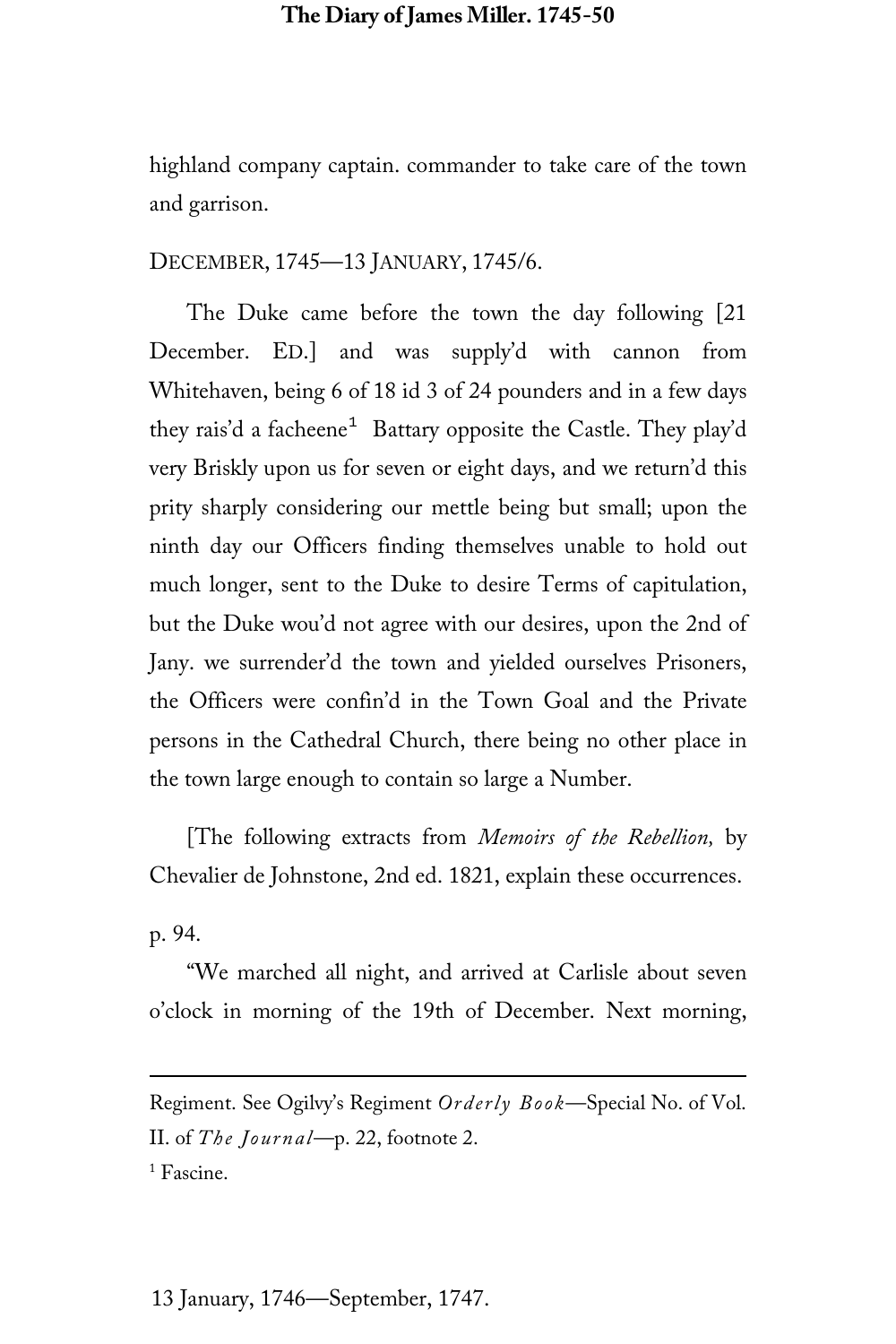before the break of day quitted Carlisle, where the Prince left the unfortunate Mr. Townly, with Inglish regiment raised at Manchester, in the command of the town; and Mr. Hamilton, with some companies of the regiment of the Duke of Perth, in the command of the castle.

#### pp. 105-6.

"Messrs. Brown and Gordon, two officers in the service of France, who had been left at Carlisle, joined us on our arrival at Glasgow; and informed the Prince, at the town and castle were taken by the Duke of Cumberland two days after their departure, being totally incapable of resisting, for twenty-four hours, the heavy artillery of the enemy; that, by the capitulation the Duke of Cumberland had granted to the garrison their lives, with an assurance that they should not be tried for having borne arms.

#### pp. 107-8.

"The garrison of Carlisle was confined in the prisons of London; and the Duke of Cumberland, on his arrival there, on the 5th of January, had so little regard for good faith as to maintain that they were not bound in honour to observe capitulation with rebels. Thus twelve of the unfortunate officers of the English regiment, with Messieurs Townley and Hamilton at their head, were afterwards anged and quartered in London; and the head of Tow'nley still remains exposed n Temple-bar, one of the gates of the city."]

We were barbarously treated, the souldiers rifling us and

#### 13 January, 1746—September, 1747.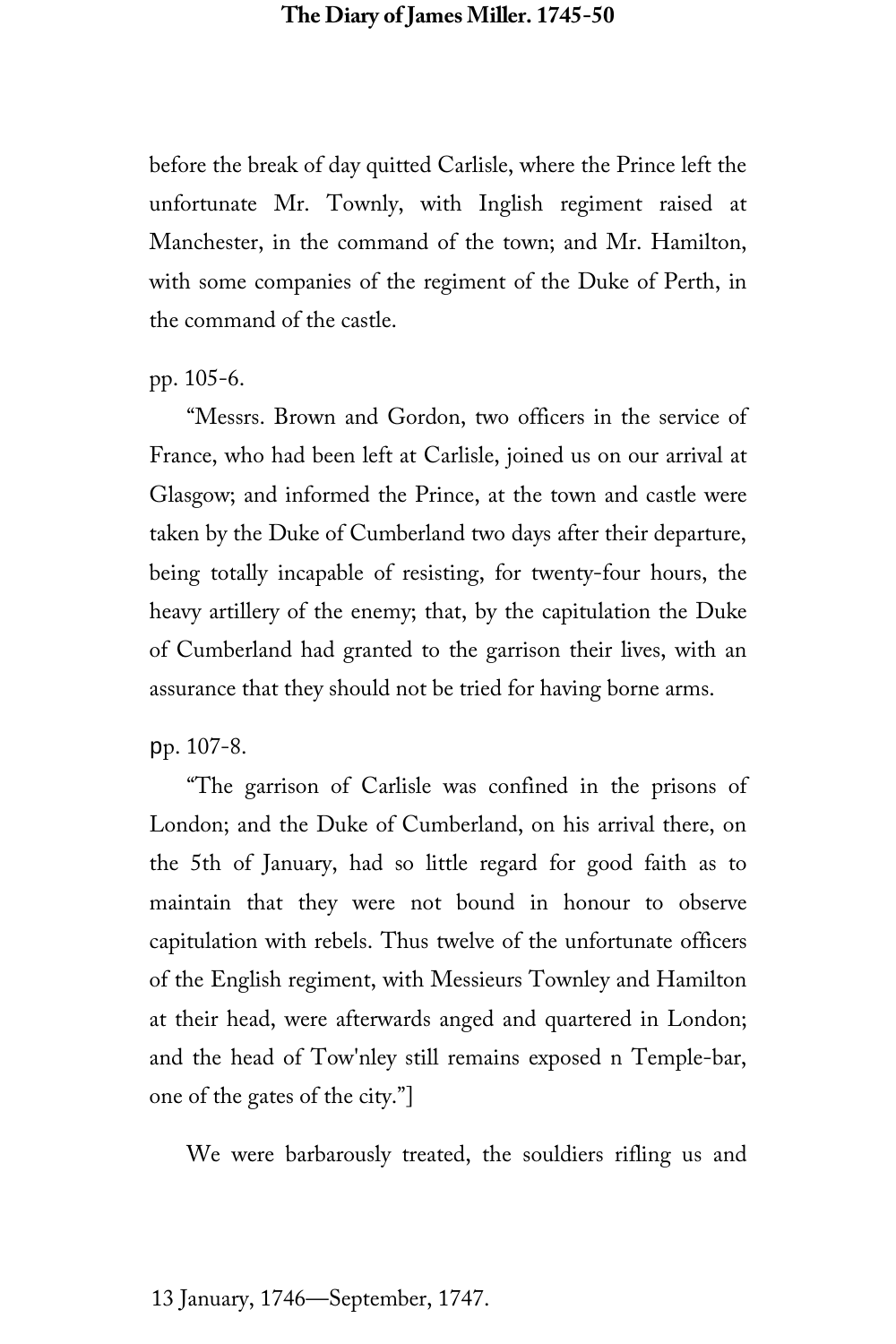taking very thing of value from us both Money and Cloaths, they did not allow us any Provisions for three days, and on the fourth but one small Bisket a Man. They broke open a well in the Body of the Church which had not been used for upwards of an hundred years.

We was oblig'd to drink that or die of thirst, after we had been there five days, which I realy believe was for want of natural subsistence. The Gentlemen<sup>[1](#page-4-0)</sup> were took Jany. ye 12. for London. The day following about four score were took out of the Church and March'd for [? York.—Ed.] Castle and upon the third day the Remainder were took for Lancaster and Chester Castles, guarded by a party of Marr Ker's Dragoons<sup>[2](#page-4-1)</sup> who used us very barbarously, draging us threw the dirtyst places they cou'd find. We arrived at Lancaster Jany. 18 and orders were given to the jaylor to load us with heavy irons, The Government allowed us fourpence but our jaylor perceiving it wou'd be more beneficial thought proper to keep our pay and provide: us with Victuals which were but very indifferent consisting of cow-heads, livers, lights and the refuse of the Market, which threw most of us into the Flux, upwards of 80 poor prisoners died while remain'd there.

August 1st 1746, 49 of us Marched to Carlisle and were

<span id="page-4-0"></span><sup>&</sup>lt;sup>1</sup> i.e., Officers.

<span id="page-4-1"></span><sup>2</sup> Lord Mark Kerr's, now (1924) the 11th Hussars (Prince Albert's Own).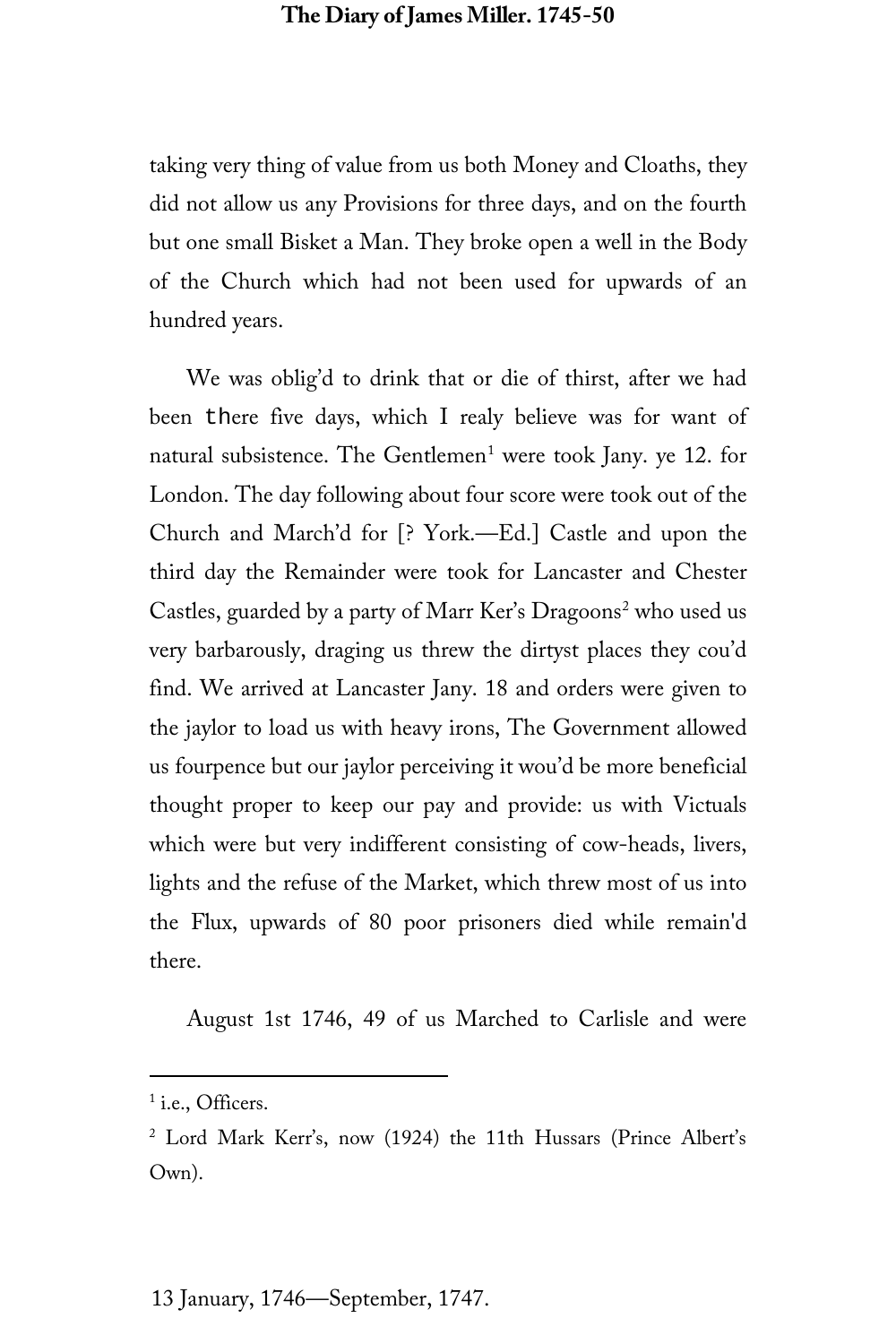guarded by Buff's<sup>[1](#page-5-0)</sup> Additional Companys, we left nigh one hundred behind us who had sien'd [ ? signed. Ed.] for transportation. We came to Carlisle the 5, and were confined in the County Goal, the Town Mr.<sup>[2](#page-5-1)</sup> having the principal command over us, as to paying us, bedding, and other agreable necessarys, thought to have imposed upon us by allowing us one pound of Brede a day and Beef twice a week. We made our address to Carteret Wils(on) the King's Solicitor who recover'd our fourpence a day,

Aug. 8. Peter Taylor one of our Brother prisoners got out of jayl but was took at up Kendal, his escape Occasion'd us to be closely confin'd in the Castle.

I was arraign'd Sep. 9 where by the Advice of a Friend I unfortunately pleaded guilty.

Sept. 19. I rec'd Sentence of death and upon the 26th rec'd my death warrant with Orders to prepare for another world against the 15 of Novr. but on 14 recd, a Reprieve. 20 poor souls suffer'd at Carlisle, 7 at Penwrith and 6 att Brampton. We remain'd in confinement at Carlisle 'till the Duke of NewCastle<sup>[3](#page-5-2)</sup> sent one of the King's Messengers and Lieutenant George

<span id="page-5-0"></span><sup>&</sup>lt;sup>1</sup> Major-General Thomas Howard's Regiment, now (1924) The Buffs (East Kent Regiment). It was stationed at Carlisle.

<span id="page-5-1"></span><sup>&</sup>lt;sup>2</sup> Town-Major.

<span id="page-5-2"></span><sup>3</sup> Thomas Pelham-Holles, one of the two Secretaries of State.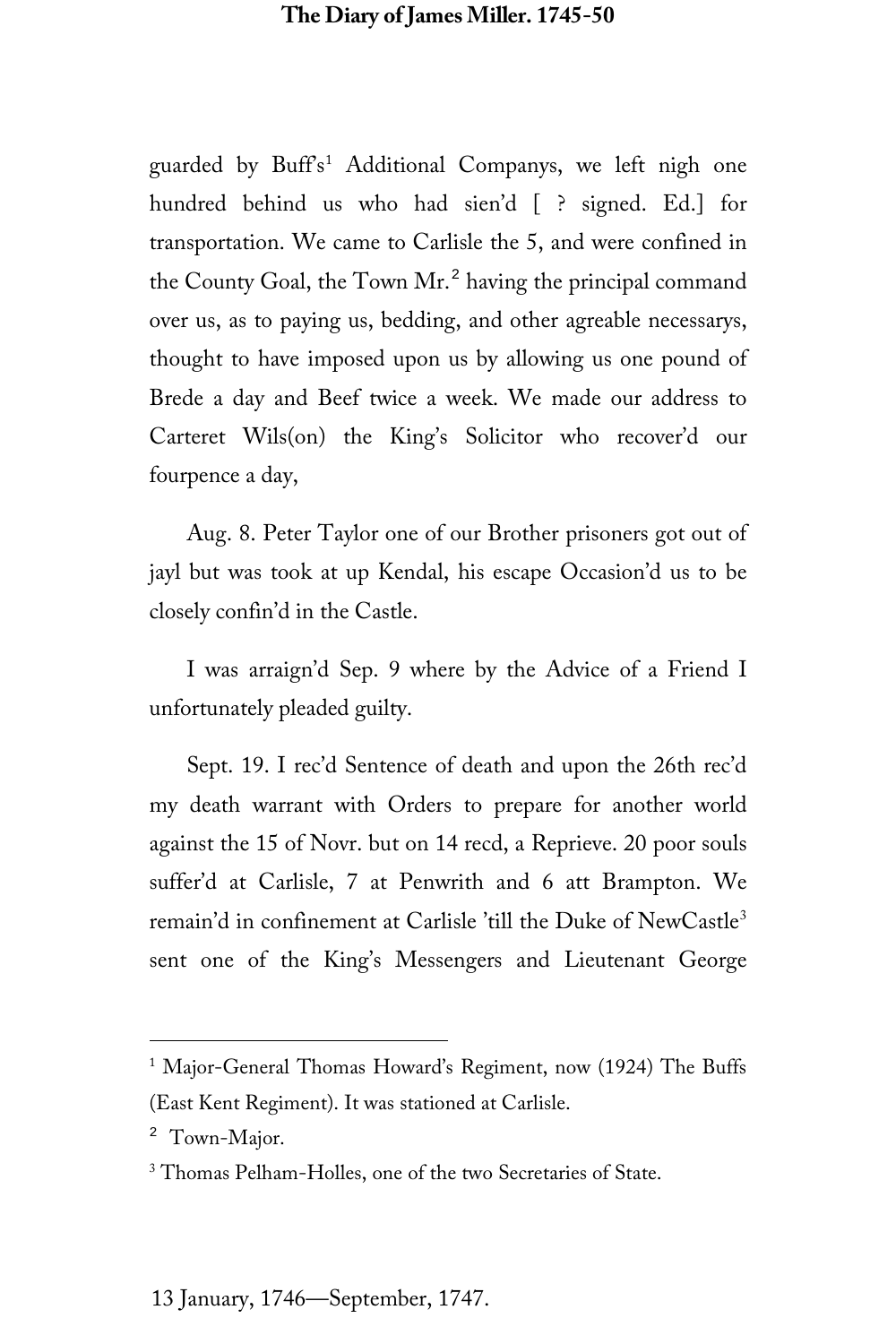$Corden<sup>1</sup>$  $Corden<sup>1</sup>$  $Corden<sup>1</sup>$  to inlist as many as were fit and able, acquainting us that we were oblig'd to go to the East Indies upon a secret Expedition against the French.

[This was the Expedition under the command of Rear-Admiral the *Hon*. E. Boscawen, generally referred to as 'secret.' He was sent out to take command of all "his Britannic Majesty's" forces in the East Indies, both on land and sea.

His Fleet consisted of (Clowes's *History of the Royal Navy,* III. p. 130:—

| Namur, 74 (Flag-ship).      | Captain    | Samuel Marshall. |
|-----------------------------|------------|------------------|
| Vigilant, 64.               | , ,        | William Lisle.   |
| Deptford, 60.               | , ,        | Thomas Lake.     |
| Pembroke, 60.               | ,          | Thomas Fincher.  |
| Chester, 50.                | ,          | Richard Spry.    |
| Ruby, 50.                   | ,          | Joseph Knight.   |
| Deal Castle, 24.            | ,,         | John Lloyd.      |
| Swallow (sloop), 16.        | Commander  | John Rowzier.    |
| Apollo, 20 (Hospital Ship). | Lieutenant | Robert Wilson.   |
| Basilisk, 8 (Bomb).         | Commander  | William Preston. |
|                             |            |                  |

The Fleet carried soldiers—2 Independent Companies— Marines, and a detachment of the Royal Artillery, the latter composed of :—

<span id="page-6-0"></span><sup>&</sup>lt;sup>1</sup> Gordon, of Colonel James Laforey's Regiment of Marines. This was the sixth of the ten Marine Regiments which were raised in 1739-40. They were all disbanded in 1748.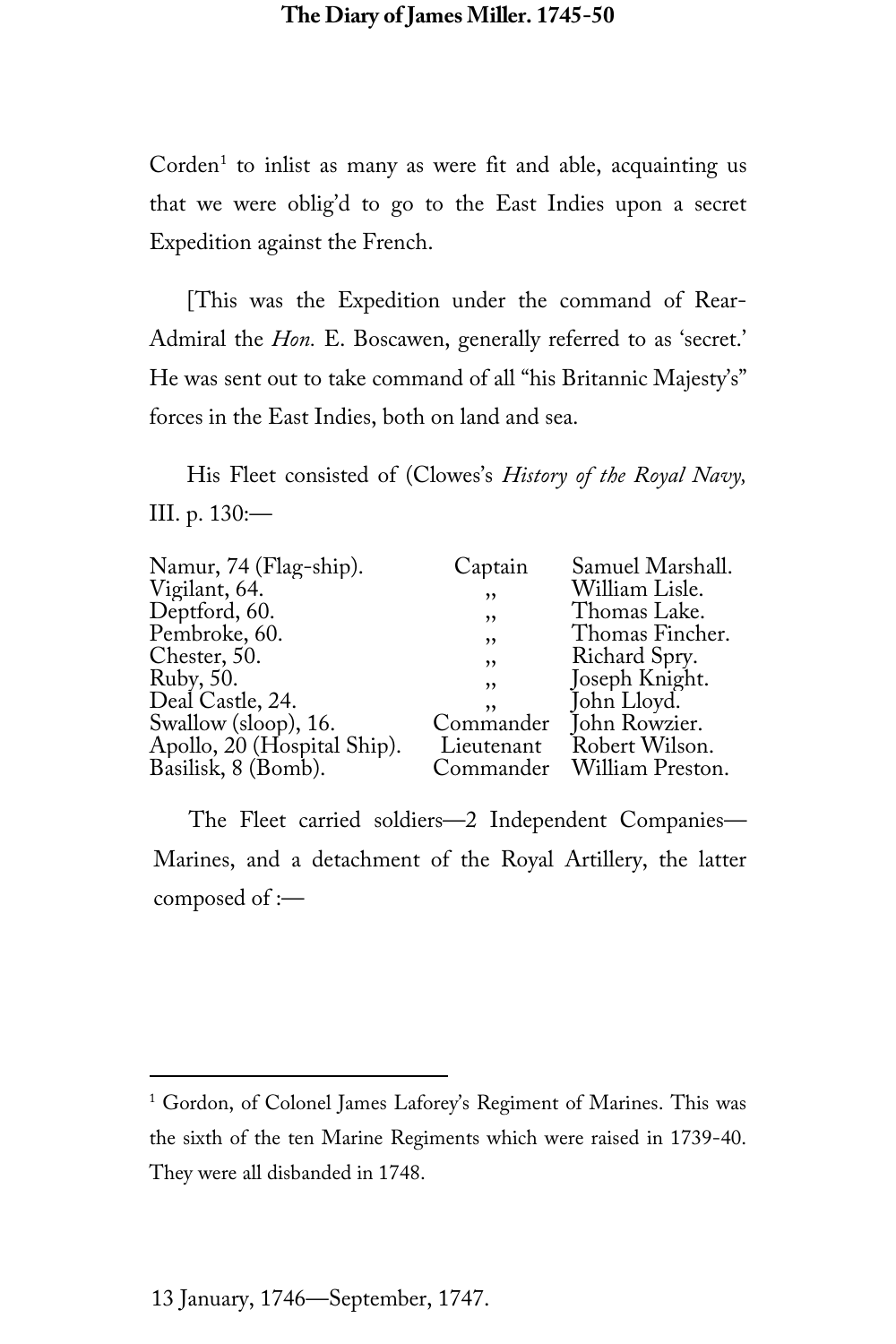| Captain John Goodyer.       |                                                   | 1st Lieutenant William Hislop. |
|-----------------------------|---------------------------------------------------|--------------------------------|
|                             | Captain-Lieutenant Samuel Cleaveland.             | 2nd Lieutenant John Worth.     |
| Lieutenant-                 | Peter Innes.<br>Andrew Ferguson.<br>Horatio Spry. | John Lindsay.                  |
| Fireworkers.                |                                                   | Edward Neille.                 |
| Serjeants  3 Bombardiers  8 |                                                   | Gunners  24                    |
| Corporals  3 Cadets  2      |                                                   | Matrosses  68                  |
|                             |                                                   | Drummers  2                    |

(Public Record Office. Muster Rolls and Pay Lists. W.O. 10. 34/38 January, 1748, to April, 1750.) ED.]

We march'd to Penwth. upon the 27 of Sep. 1747 and was civilly treated by Mr. Gorden the first day, most of the men complaining for rant of shoes he told them they should be provid'd with everything necessary When we halted, In the Morning before we march'd from Penwrith he brought a shoemaker with a large Bundle of shoes, and before he wou'd allow any to fit himself he ordered silence and read his warrant which was to this Effect,—that there was a Fleet fitted out at Spithead upon an Expedition into the East indies, and that 12 independant companys were raising for the afforsaid expedition and who ever had inclination to list was to sign the warrant, After hearing that, none listing except two who where immediately supplyd with shoes and other necessarys, he used us very harshly and made us march very long stages. In a few days we came to York but Mr. Gorden had arrived the day before and acquainted the prisoners at York that we had all listed, upon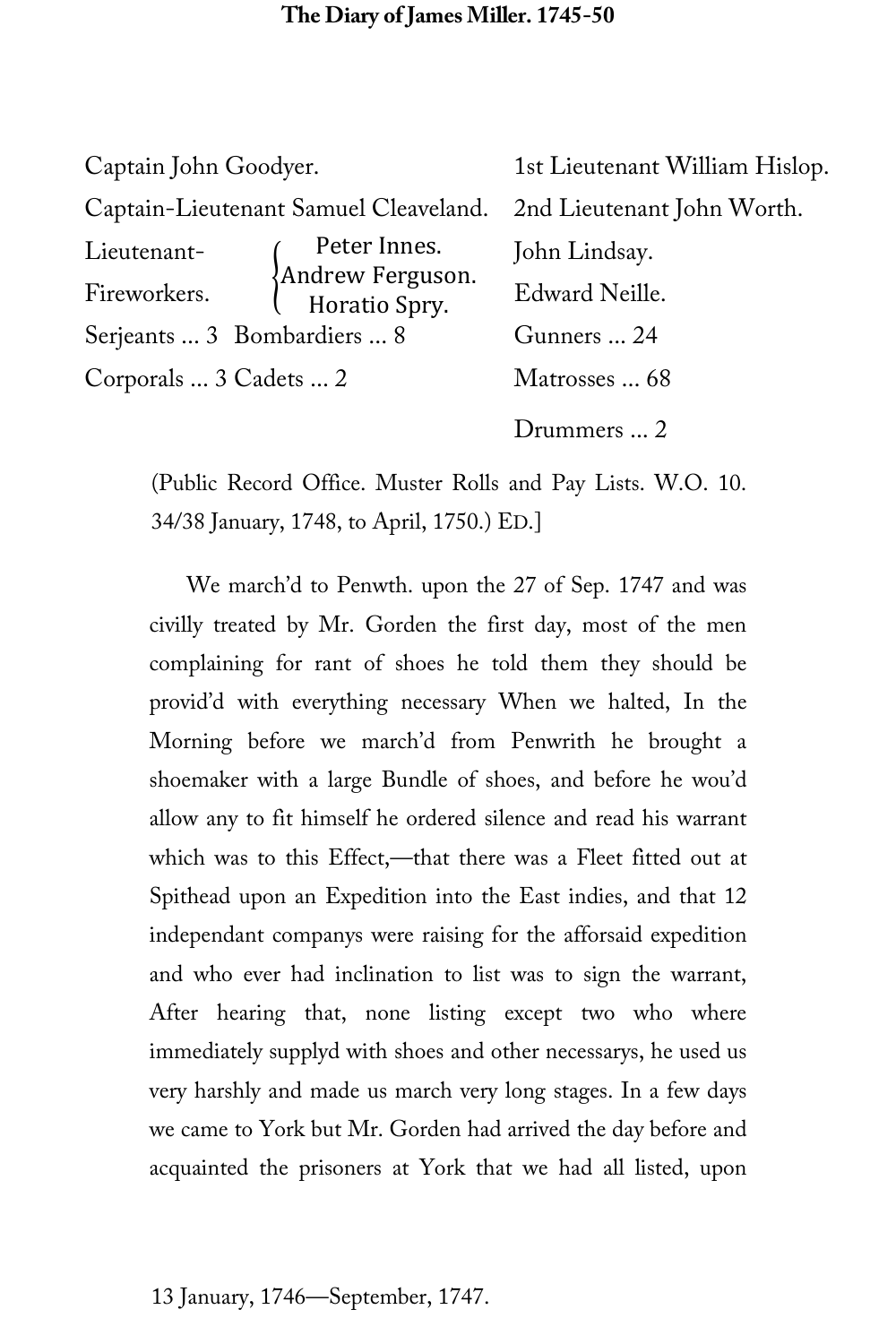which they readily consented excepting two. We halted one day at York and march'd the next day for Portsmouth guarded by a Party of Blands Dragoons.<sup>[1](#page-8-0)</sup> We came to Portsmouth upon the 20 of Octo. and brought to South Sea Castle where we remained two or three days 'till Admiral Boscoren, Major Mompesson<sup>[2](#page-8-1)</sup> and several other Gentle[men] came who order'd us out in two Ranks, the York Prisoners in the Front when Major Mompesson (acquainted us of the intended Expedition, and then asked every man If he was willing to go, those who answer'd in the negative being about 25 where closely confined and an express immediately sent to the Duke of Newcastle to know what to do with us who had refused, the express return'd in two days and half with a strict command to take Captain Taylor and six more whom he call'd Ringleaders, to be heavy Loaden with Irons and brought back to Carlisle and then executed, and the rest to be put on board and used as the Admiral thought fit, we finding no good at last consented to go and was on board the *Royal Duke* a merch't Ship belonging to the East India Company, then lying at Anchor in Spithead.

<span id="page-8-0"></span><sup>&</sup>lt;sup>1</sup> Now (1924) the 3rd The King's Own Hussars.

<span id="page-8-1"></span><sup>&</sup>lt;sup>2</sup> Possibly Thomas Mompesson, who in 1740 was 2nd Lieutenant in Lowther's Regiment of Marines.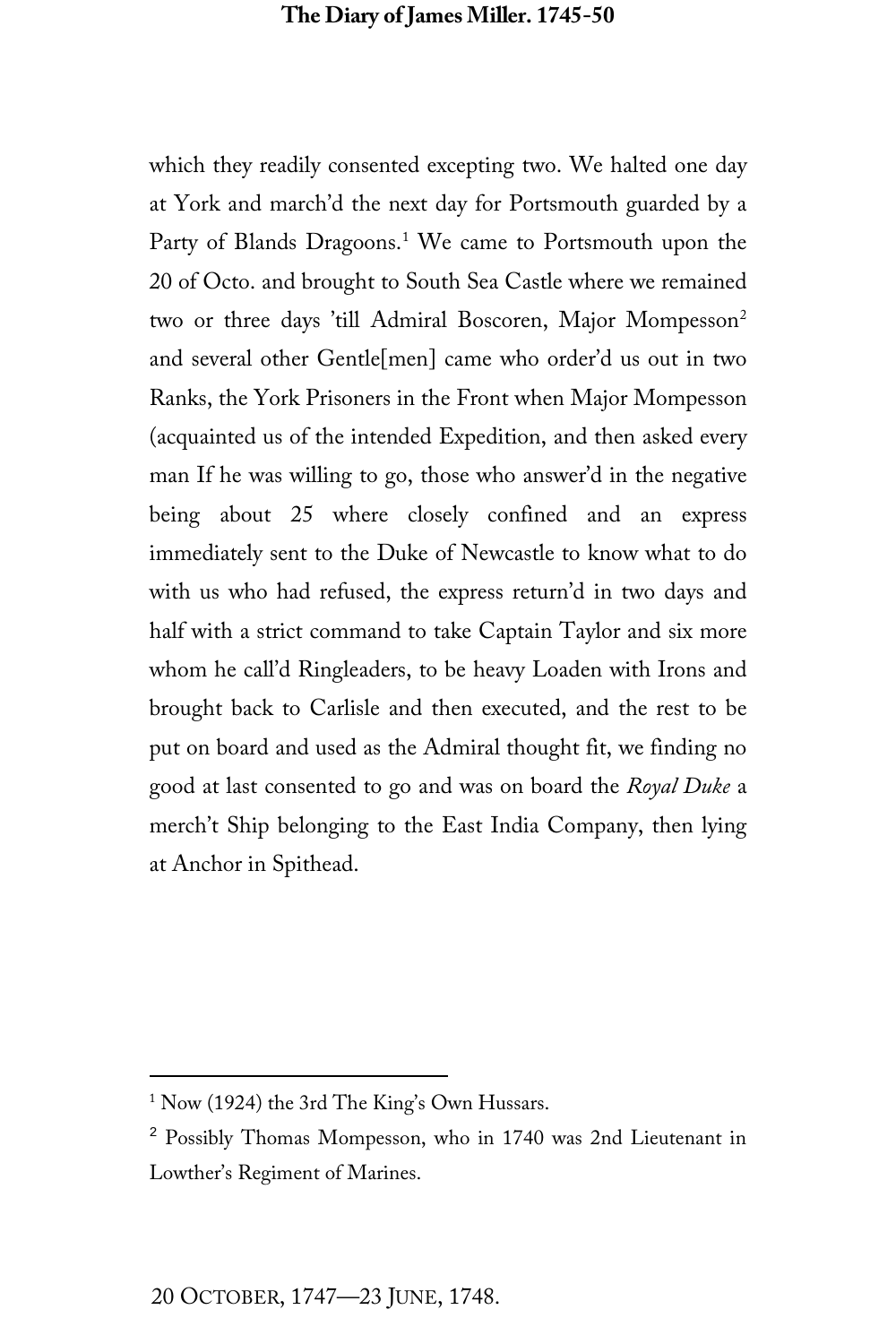The 25 of Oct<sup>r</sup> set sail from thence to St. Hellens.

The 2 of Nov<sup>r.</sup> came to an anchor being becalm'd. Set sail from thence and came to Torbay the 10.

Set sail upon the 11 to the westward.

Got clear of land the 13. At night had very bad weather and contrary wind. The first land we made was the rock of Lisbon Dec. 2.

On the [1](#page-9-0)0 San Porosancho, $1$  came to an anchor at Madara the 13 of Dec. Madara is an island belonging to the Portaguis who are very courteous to strangers, they are of a Tawny Complexion. The Island produces excellent wines, great and plenty of Lemon, Oranges and great variety of other fruits and spices. We set sail from there the 24, saw the Pike of Tenerief the 29, supposed to be the highest hill in the world.

Jany. 1[2](#page-9-1), 1747-8 Moored our ship at St. Iago,<sup>2</sup> where most of us had liberty to go on sho[re], and supply ourselves with necessarys, it: is a portaguis setlement. There is a church nigh the sea side. They have a large town within a few miles of the Beech, but we was not permitted to stay on shore but one night. The island produces plenty of coaca nut, tamoreen lemons and oranges, there are great quantities of Catle, Fowlls, etc. and

<span id="page-9-0"></span><sup>1</sup> Porto Santo, a small island about 30 miles N.E. of Madeira.

<span id="page-9-1"></span><sup>&</sup>lt;sup>2</sup> The largest of the Cape Verd islands.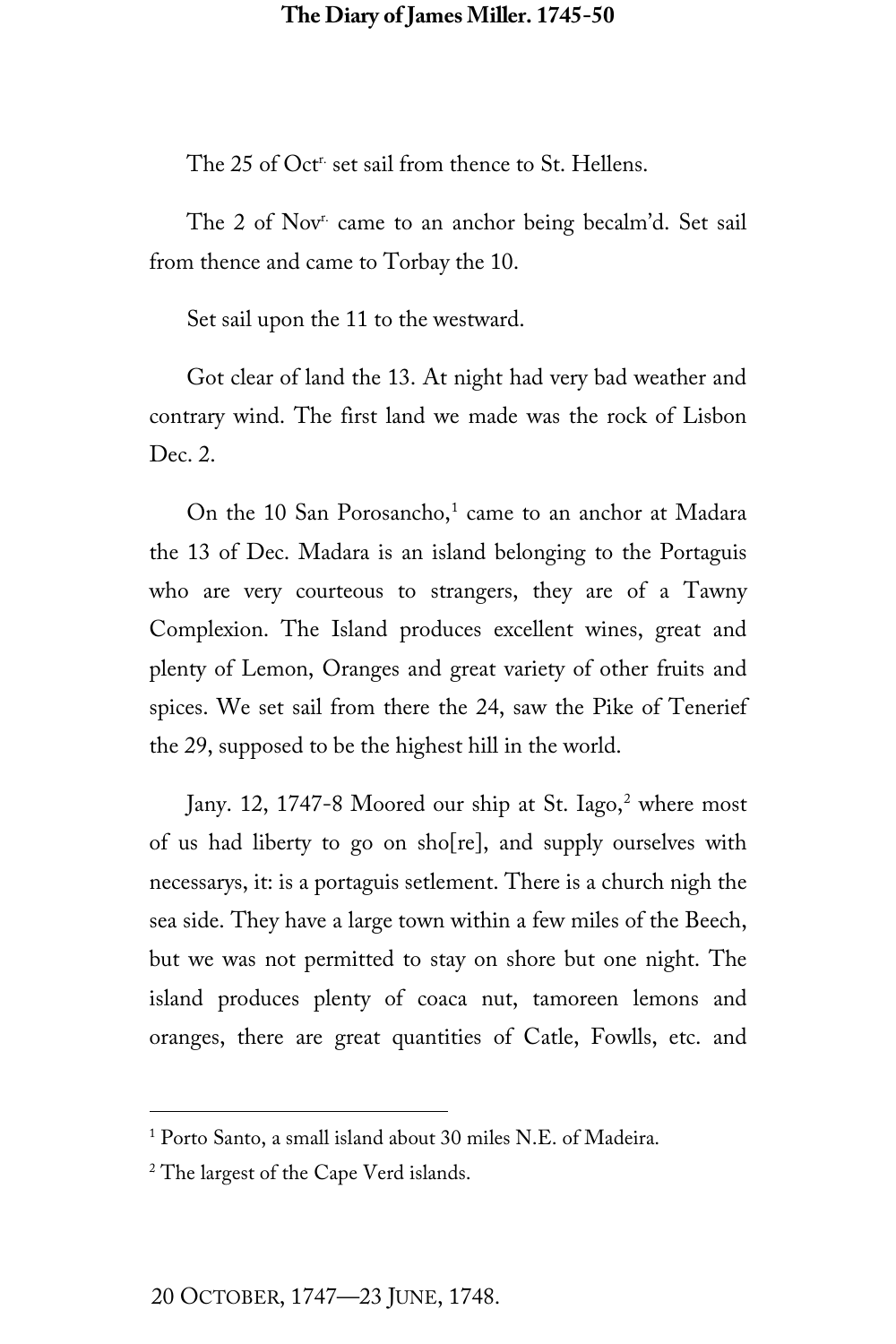wou'cl wrather exchange for Old Cloathes than money.

We sail'd from thence the 23 for the Cape of Good Hope, cross'd the equinoctial line Feb. 3 and the Tropik of Capricorn the 20.

The first land we made was the Cape of Good Hope upon the 24 of March 1748 in calm weather. Came to an anchor in Table Bay belonging to the Dutch, came on shore, and incamped here the 9 of April where a great many diserted from us. Four of them was brought in by the Dutch soldiers upon the 18, and were tryed by a General Court Martial. Two of them where shot in the afternoon viz. Wm. Main and David Cain.

The 29 we broke up Camp, and went on Board our Respective Ships.

Set sail from thence the 8 of May. Setled account with my Cap'n from the 25 of Oct. to the 24 of April, cros[sed] the Tropick of Capric'n the 18 of June in our course to the East Indian Seas.

23rd the first land we made was the island of  $Marice<sup>1</sup>$  $Marice<sup>1</sup>$  $Marice<sup>1</sup>$ belonging to the French. They fier'd sharply upon us from their Forts, and our ships return'd them as merrily, we came to an Anchor and lay there till the 28, when we set sail from thence for Fort St. David.<sup>[2](#page-10-1)</sup>

<span id="page-10-0"></span><sup>1</sup> Mauritius, called by the French *Isle de Maurice.*

<span id="page-10-1"></span><sup>2</sup> On the Coromandel Coast, East Indies, 13 miles S. of Pondicherry.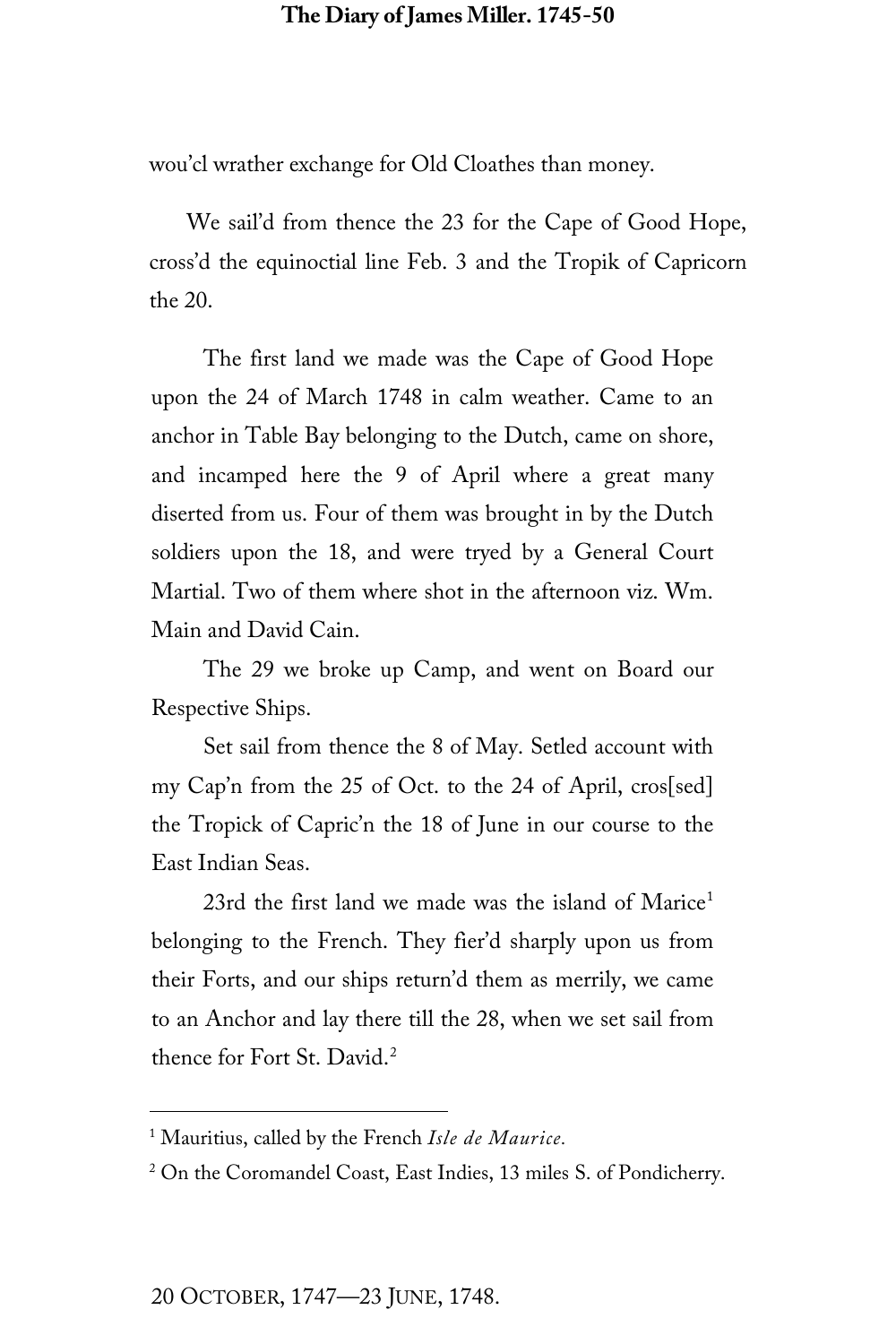[The attack on the island of Mauritius, resulted in failure. It is mentioned By Boscawen in a Dispatch to the Lords of the Admiralty, dated at Fort St. David (Cuddalore), 17 October, 1748. (Public Record Office. Admiral's Dispatches. admiralty. No.

1/160.):—<br>"At daylight [23 June, 1748 ED.] the Enemy began to fire at<br>us.... Hereupon I ordered the *Pembroke*, which was nighest in,<br>to fire, and disturb them at work, and sent Captain Lloyd, the<br>two principal Engineers a along the shore, by the harbour's mouth, to reconnoitre the Coast."

"As soon as We were to the Northward of all, for the greater Dispatch I left the care of the Fleet to Capt. Lisle, and made the best of my way with the *Namur, Deptford* and Bomb Tender, Chief Engineers, for Fort St. David, to settle matters with Admiral Griffin<sup>1</sup> and the Governour<sup>2</sup> There, concerning the Ships, and Disposal, and landing the Troops, that if it was agrecd to undertake the Siege of Pondicherry this season, as little time might be lost as possible."—:Ed.]

July 10. .We cross'd the Equinoctial Line, with abundance of

Thunder and Lightning.

July 22 saw the island of Ceylon a Dutch settlement.

The 27 we came to an anchor in Fort St. David's Road and upon the 30th we disembark'd and incamped about 2 miles from the Fort. We setled accounts with our Cap'n from the 24 April to the 24 of June.

[When Boscawen arrived, the Government of Fort St. George was seated at Fort St. David, whither it had been removed when Fort St. George capitulated to the French forces

In the Register of Burials belonging to St. Mary's Church,

<span id="page-11-0"></span><sup>1</sup> Thomas Griffin, R.N., who had been in command of the British Squadron prior to Boscawen's arrival.

<span id="page-11-1"></span><sup>2</sup> Charles Floyer.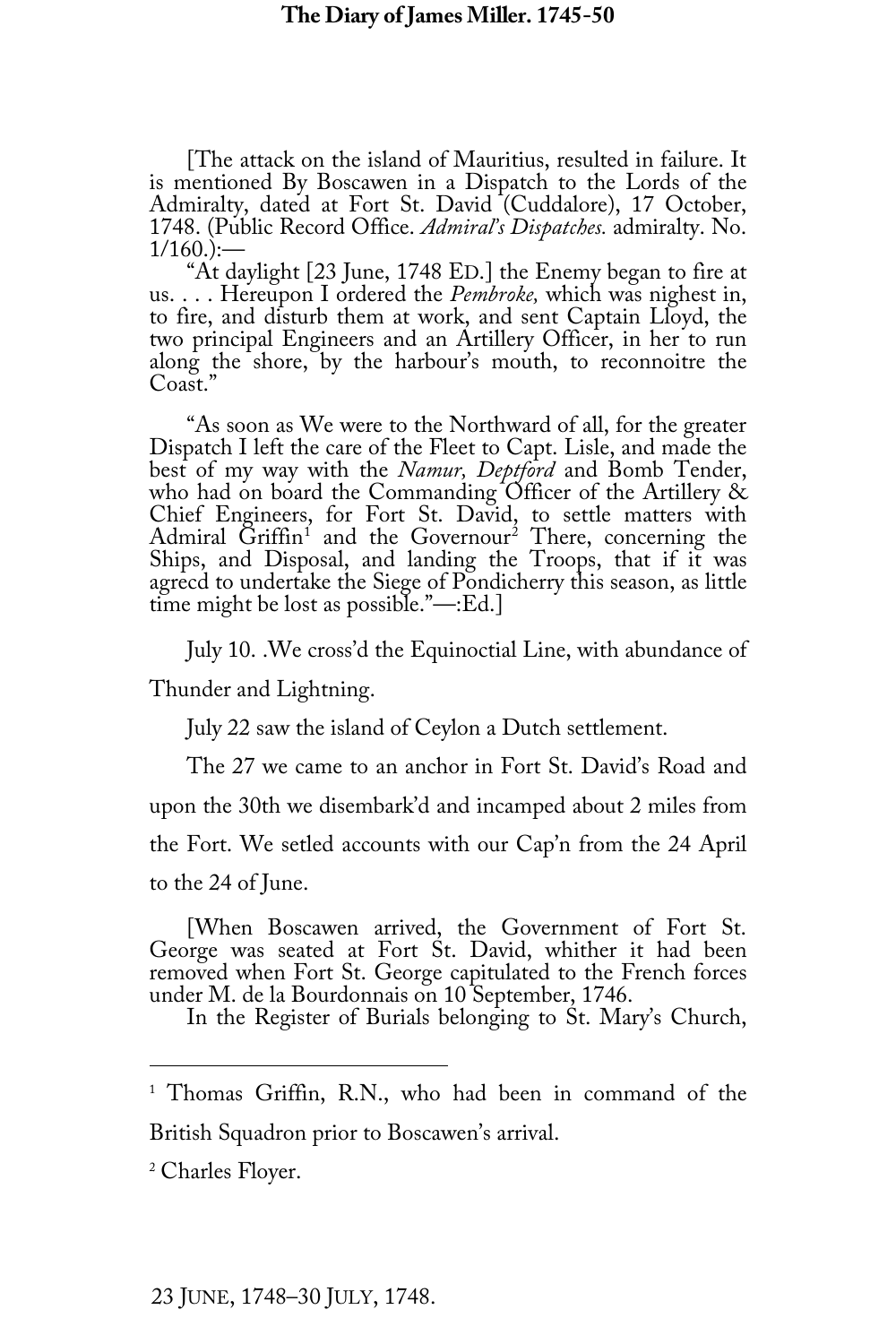Fort St. George, there is a gap of three years, 1746-9, the last

which is this 'Note':—<br>"From this time Fort St. George, contrary to the articles of<br>capitulation and agreement, was under the Government of the<br>French, till the 21st August, 1749, when it was restored by the articles of peace signed at Aix la Chapelle the latter nd of the<br>preceding year, and the Honourable Edward Boscawen, Rear-<br>Admiral the White Squadron, General and Commander-in-<br>Chief, on an expedition to the Last Indies, t

1749." (Fort St. George, Madras, by Mrs. F. Penny. 1900. p. 159.)<br>After a few days' rest at Fort St. David, Boscawen decided to<br>proceed against Pondicherry at once, and to attack it by land and sea.

The land force was under the command of Major Stringer Lawrence. Its composition is given in Boscawen's Despatch of 17 October, see *ante,* as being :—

|                                                                             | OFFICERS. | <b>OTHER RANKS.</b> | TOTAL.              |
|-----------------------------------------------------------------------------|-----------|---------------------|---------------------|
| Marine Battalion                                                            | 32        | 818                 | 850                 |
| $rac{1st}{2nd}$ [Battalion of $rac{1}{2nd}$ [Independents $\cdots$ $\cdots$ | 33        | 591                 | 624                 |
|                                                                             | 34        | 593                 | 627                 |
| India Company's Battalion                                                   | 28        | 725                 | 753                 |
| Artillery<br>Seamen franks not given                                        |           |                     | 148<br>1097<br>4099 |

Miller, it is presumed, belonged to one of the Battalions of Independents.

From this point onwards extracts are given from Boscawen's Dispatch, above quoted, corresponding with the dates of Miller's diary, in order to make the events as recorded by him more clear.—ED.]<br>[Boscawen. 28 July. "As I h

Lordships I arrived at Fort St. David the 27 July, and Capt. Lisle with the Fleet two days afterwards; and as We had agreed to undertake the Siege  $[i.e.,$  of Pondicherry. ED. I immediately set about landing the necessary Stores and Troops from the Ships and formed a Camp about a Mile from the Fort. All the people still continued very healthy, as they had done the whole Voyage, which obliges me again to mention the Air Pipes, as I believe them to have been of infinite Service.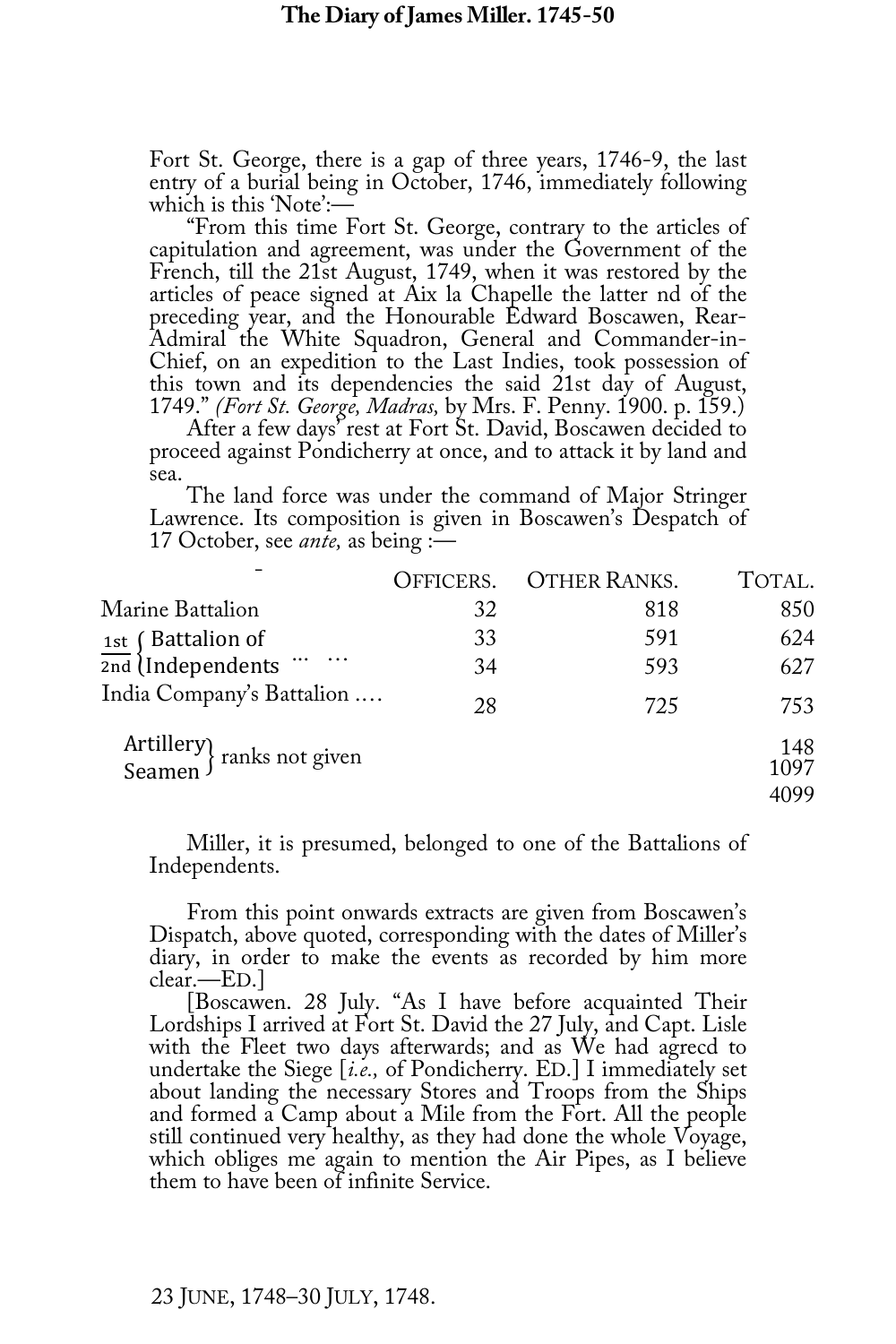"Rear Admiral Griffin on my Application to him, consented to land all the Marines serving in the Squadron under his Command, to join those of mine, which together made a very good Battalion of seven hundred Men; and in Justice to him I can but say he showed himself very ready to do every thing in his Power for forwarding our Undertaking. The Ships he has left with me are the *Exeter, York, Harwich,* and *Eltham,* as I make no

On the 1st of August I sent the *Exeter* to anchor off Pondicherry, and two days after, the *Chester, Pembroke,* and the Soundings all about, to see how nigh the Ships could safely come to the Town upon Occasion, and cut off all Communication on that Side."]

Aug. 8 early in the morning we decamp'd and forded a small River.

Upon the 9 we advanc'd a few m. nearer, at sun set all of us order'd into the field and expected to march towards the French, they having ingaged our Advance gaurd, but an express arriving, they ordered us to our tents, with a strict command to ly upon our Arms all night.

Early the next morning we march'd privately till we came to the place fix'd upon for our incampment.

The 11, our Advance Guard attack'd about four hundred that were entrench'd and drove them out. About four o'clock in the evening, we decamp'd and march'd about three miles, and lay upon our Arms all night.

The 12 we pitched our Tents nigh to Arikapoung.

13 the Grenadiers and Picquit advanc'd under the walls of the Fort with an intent to storm it but met with a very smart repulse from the Fort and an Adjacent Battary, great numbers were killed and wounded at their retreat.

[Boscawen, 8-13 August, in his Despatch :—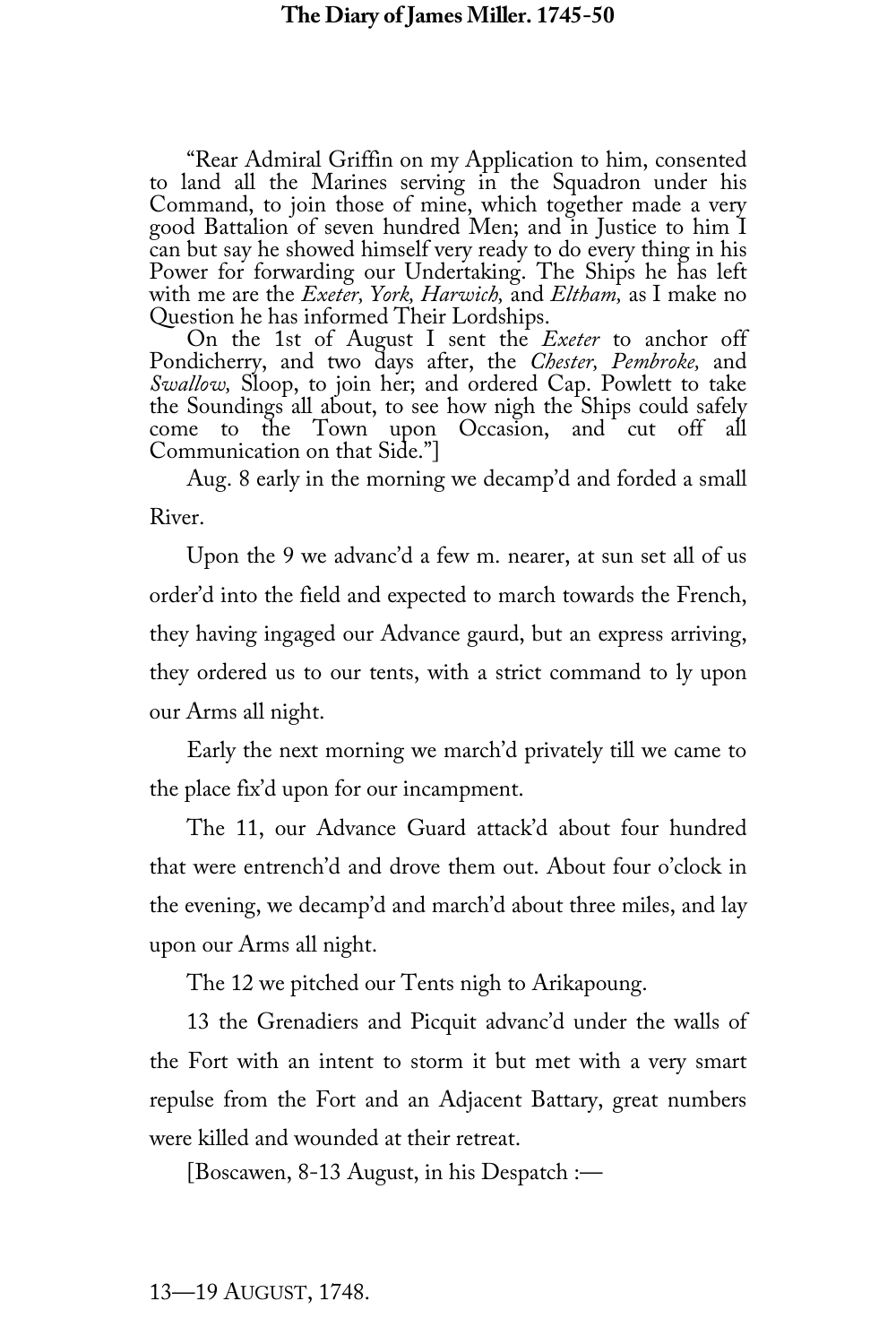"Every thing being prepared, The Army began to march on the 8th August; I went with them myself, and left the down with the whole squadron, anchor two miles to the

southward of the Town, and remain there till further orders. the *Deal Castle* from Mauritius, with Letters to the Dutch Governours at Colombo and Negapatam, advising them of my Intentions against Pondicherry, and desiring they would assist me in it; and in Consequence of it, a Lieutenant and sixty Men came this day from Negapatam, with Letters from the Governours acquainting me their several Garrisons were so extremely weak, it was not in their Power to send more at present, but they expected Recruits from Batavia, and if they arrived in time would send me a further Supply, which they did<br>afterwards of a Capt. and sixty Men more, who joined Us the 25

of Sepr. in the Camp before Pondicherry."<br>"We continued our March the 9th & 10th of August,<br>without any Appearance of the Enemy, but on the 11th they<br>made a show of about 300 Foot, and some Horse, at an Entrenchment they had thrown up; which they presently<sup>[1](#page-14-0)</sup> abandoned on our people's advancing towards them. This Post was situate by a small River, and very. defensible; and about a Mile from it, on the other side the Water, was the Fort of Aria Coupan, which is situate on the Side of another River, from whence it takes its Name.

"A Deserter came over to Us here from whom I learnt the Garrison of the Fort consisted only of 100 men, Whites and Blacks; on which I resolved to make an attempt the next morning with the Grenadiers and Picquets to gain a Lodgment in the Village almost adjoining to it, and there raise a Bomb<br>Battery, as the Fellow said they greatly dreaded a Bombardment, their Magazine not being Bomb Proof; and herein we should have succeeded, as We soon got possession of the Village, but the Blacks who were employed to carry up the entrenching<br>Tools, on a Shot coming amongst them, all ran away, and as the<br>Enemy flanked Us from two [Batteries they had raised on the<br>other Side Aria Coupan River, it was thoug

<sup>ot</sup>her Side Aria Coupan River, it was the side arithmether was the check four Officers wounded, amongst whom was Major Goodyer,<sup>2</sup> the Commanding [O](#page-14-1)fficer of the Artillery, by a Cannon Ball in his Legg; The Loss of this Officer was almost

<span id="page-14-0"></span><sup>&</sup>lt;sup>1</sup> i.e., immediately.

<span id="page-14-1"></span><sup>2</sup> He was killed.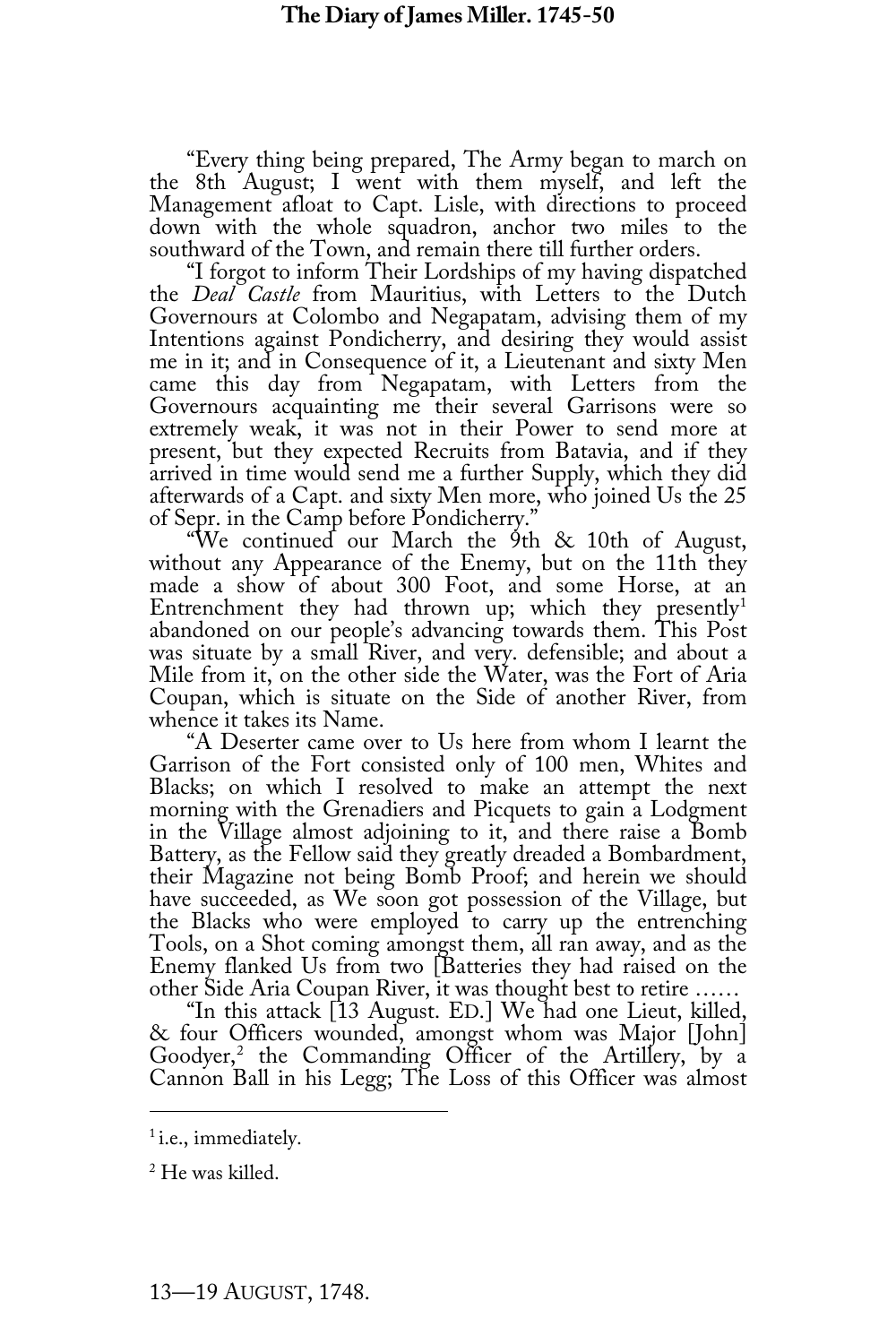the greatest We could have sustained, as he was a very able One, and would have carried on our Approaches for Us, in a quite different Manner to what the Engineers did. "The next morning the whole Army decamped, and marched

to the place where the Grenadiers and Piquets lay leaving a Detachment in the Entrenchmt. to secure that Pass, and our Communican. with Fort St. David; and in the Afternoon I landed 1,100 Seamen, who I had caused to be disciplined on board the several Ships, & exercised in Platoons, to join the Army; with a Lieutenant, and a Proportion of Petty Officers from each Ship, and Capt. Lloyd of the *Deal Castle* to command the whole; who mounted Guards, and did all other Duties with the regular Troops."]

The 16 threw up an intrenchment, and raised a Battary, but it cou'd not be brought to bear upon the Fort.

The 17 the French raised a Mud Battary. We erected another opposite the mud one but little execution is done as yet.

The 19 about fifty horse sallied out and drove our Men out of their Trenches but a Reinforcement from our Camp forced them to retreat, and about five hours afterwards they blew up their Magazeen and retir'd to a Mud Battary upon the other side the water. Our advance guard march'd to the Fort. The French fier'd very smartly from their Mud Battary but were soon stop'd by our Cannon; the India companys incamped nigh the Fort.

[Boscawen. 16-19 August. "Having landed four twelve and four eighteen pounders, on the 16th at Night, We began to work on a Battery of four Guns, which was compleated, and opened the next morning, but the Engineers having in the Dark, through Fear, or some other Infatuation, placed it quite differently from what was intended, it could be of no Effect, for there was a Tope of Trees between ours, and the Enemies Battery, so that only an Angle of this last could be seen,—By

which their Lordships may judge what was to be expected from<br>these Gentlemen in future.<br>"The next day [18 August. ED.] I sent for the Engineer<br>belonging to the E India Company, as he was reckoned a Men<br>of great Abilities, a more proper Place; but found him as bad, if not worse than our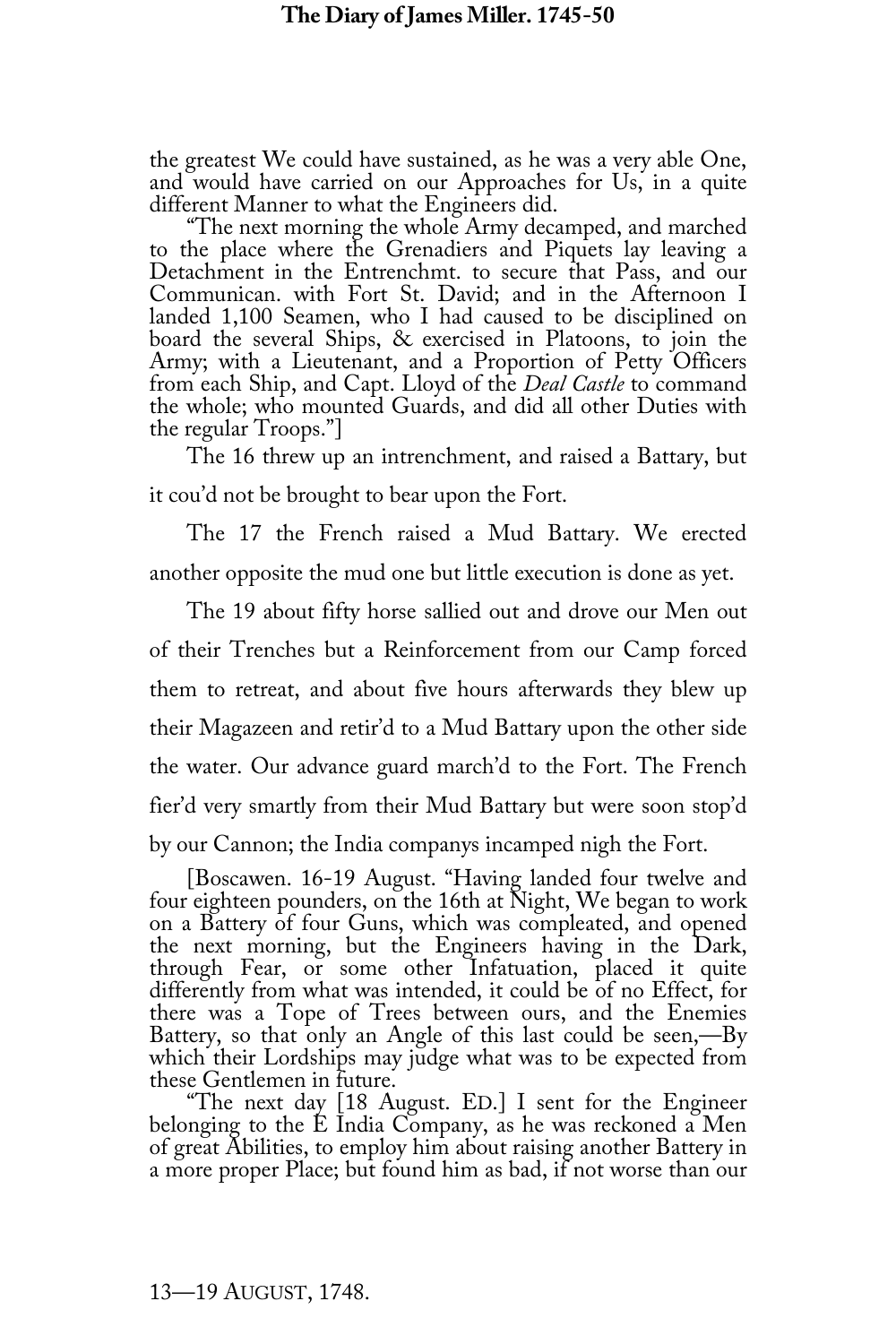own: The Artillery Officers then undertook themselves to make<br>a Battery, which they compleated and opened the next Morning, with such Success, as that the Enemy made a most hazardous<br>Attempt with a Troop of 60 European Horse, supported by as<br>many Fort; and some Bea Poys to destroy it. Our advanced Guard in the Trench adjoining to the Battery at first gave way, but having rallied again, drove the Enemy back with considerable Loss; the Commanding Officer of the Horse, and four Troopers being taken Prisoners; though they carried off with them Major Lawrence of the Company's Battalion, and Capt. Bruce of the Independent Companies, by their keeping their Posts when the Men gave way.

their Posts when the Men gave way. "Soon after, the Enemy's Battery We were firing against blew up; & destroyed (as We were informed afterwards by Deserters) one hundred Men; and We having immediately on this, got some Royals into the Village, and begun to bombard the Fort, about two O'Clock in the Afternoon that blew up likewise; Our People directly marched, and took Possession of it, & found the Garrison were withdrawn but in great Haste having left their Clothes & every thing behind."]

The 21, the first Battalion of Independants, the Train and Batalion of Sea-men:

Upon the 23 the General and his baggage march'd in the evening. The Mareenes and our Battalion decamped and march'd to the Fort were we halted about four hours, then the whole forded a small river and advanced a good way into the country, came by a beautifull Church and Sumer house, about half a mile from thence we came within view of Pondichery; a small distance from us a large party of French had intrench'd themselves, we advanced towards them with a few field pieces and soon made them abandon it. The Mareens and our Battalion had orders to take Possession were we lay upon our Arms all night and the day following, being the 27. 20 men of a company were order'd to remain their that night; the rest march back and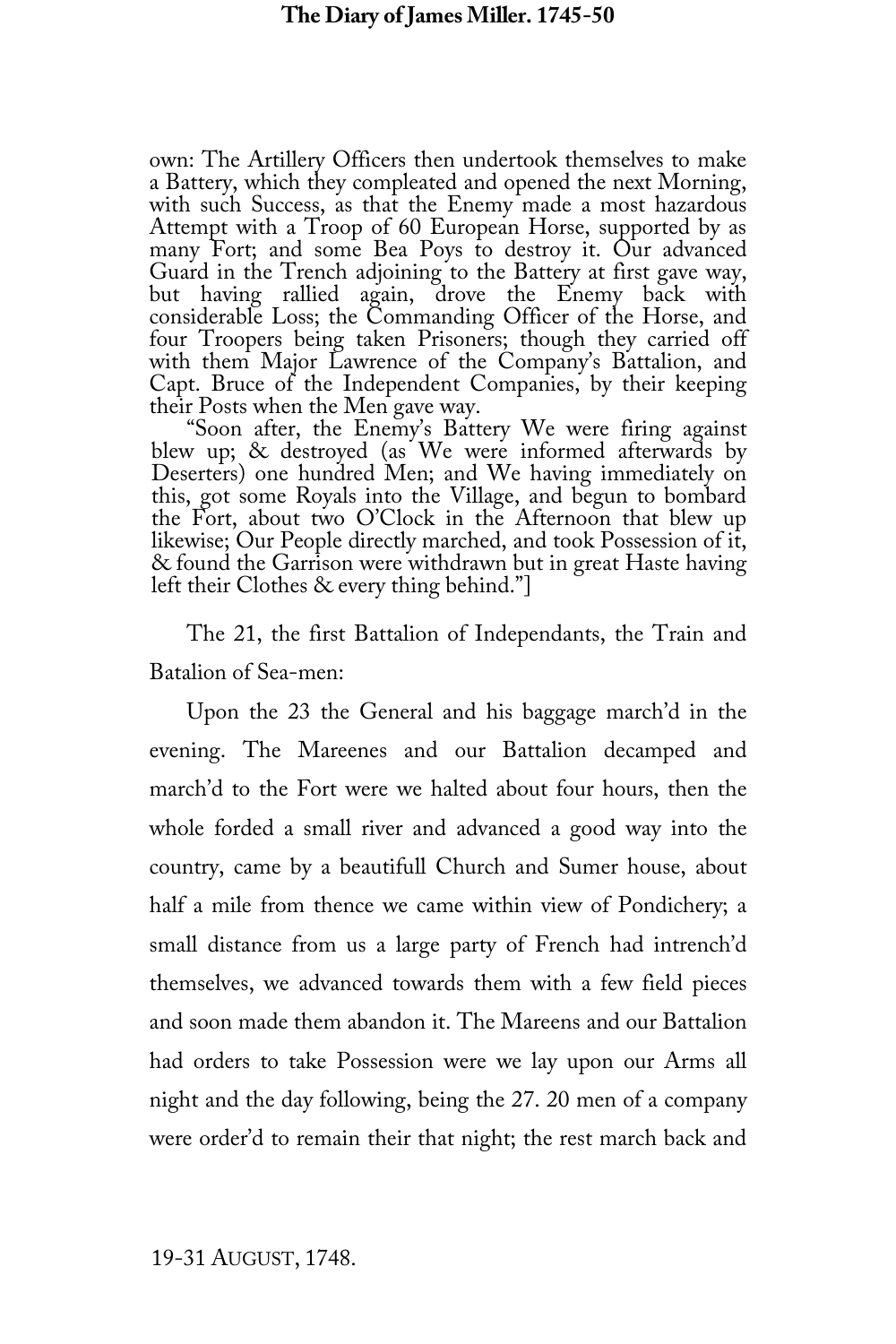pitch'd their tents.

[Boscawen. 20-6 August. "On the 20th I removed our Camp to Aria Coupan, & from that day, to the 25th We were employed repairing the Fort, and putting it in a Condition of Defence, which being compleated, We crossed the River of Aria Coupan, and that Evening got Possession of a strong Post in the bound Hedge of Pondicherry, about a Mile from the Walls, the Enemy having to my great Surprize abandoned it on our advancing, though it was very capable of Defence by a small Number of Men, and so situated as to have cost us a great many in the Attack, had it been disputed."]

The 28 they threw several shels into our Camp about 300 weight. One of the shells burst nigh the general's guard and another a small space from the magazeen.

The-day following we encamp'd about half a mile further from the town. In the evening we began to dig trenches and a great number employ'd to make Fasheen.

The 31 they fierd briskly upon us all day we being intrench'd, and in the evening about 500 of them sallied out but were vigorously repulsed and a great number kill'd and wounded, the skirmage lasted about an hour and fier'd briskly on both sides, but the French were forced to Retreat with great loss.

Sep. 1, they fired briskly upon us all day from their walls, at night we threw up an intrenchment.

[Boscawen. 27 August—1 September. "This post being to the North West part of the Town, I ordered the Ships down to the with them that way, and began to land Trenching Tools and other Necessaries that were wanting to break Ground before the Place and in the mean time kept ordering out the Engineers to reconnoitre, and lay plans before me for carrying on the Attack, but could get nothing produced for some days, when the principal of them brought me a Plan for raising a Battery to Enemy's Defences. The second indeed brought me one which seemed feazible, and therefore I set him about executing it

19-31 AUGUST, 1748.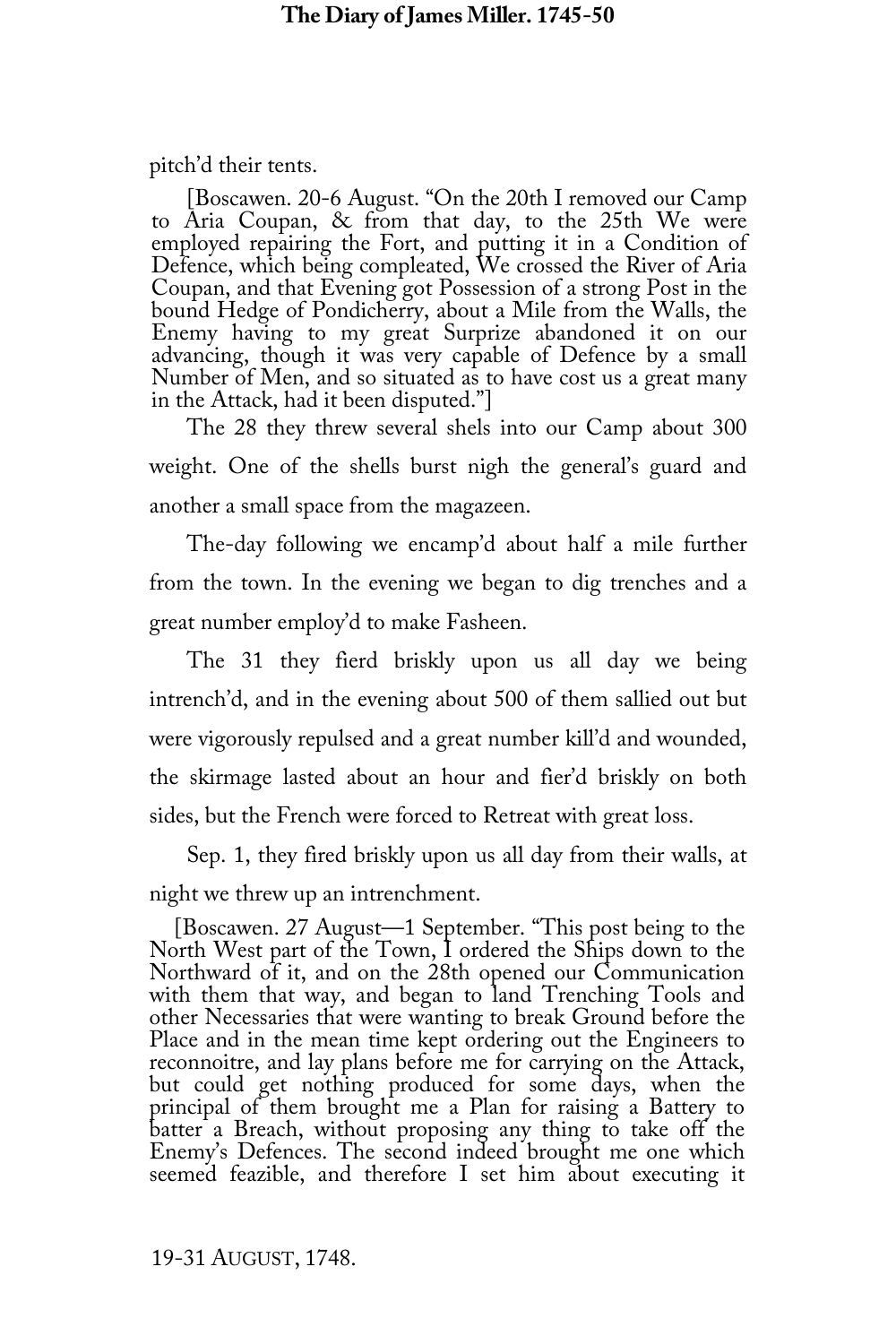immediately, and We accordingly broke Ground the 30th at Night. The 1st September the Enemy made a Sally upon our Entrenchments with 500 Whites and 6 or 800 Blacks, but were repulsed by our advanced Guard of 100 Men, with considerable Loss; Monsr. Paradis their chief Engineer, and Director of all their military Affairs being mortally wounded, three or four others of their best Officers killed, and about 100 Men killed or wounded."]

2nd a great  $N<sup>r</sup>$  shot shells and other amunition landed which was convey'd to this Camp; at night threw up another trench.

The 3 the French fier'd briskly upon us and threw a great n<sup>r.</sup> of shels, but did litle execution. James Forbes had his leg shot off and expired when brought to the Camp. Threw up another intrenchment and a great quantity of amunition landed this day.

The 4, Our Punes<sup>[1](#page-18-0)</sup> brought to the Camp upwards of an hundred prisoners that were marching from Madraspatam to assist them att Pondicherry, the major part being Europeans, the French kept a continuall fier all day but did litle execution. The 6 a great  $N<sup>r</sup>$  of Fasheens brought down to the Trenches in order to erect Battary.

The 8, Numbers of the working Party were kill'd and wounded by a two Gun Battary which flanked us. 9 They fier'd briskly upon us all day. Their was a skirmage betwixt the French horse with some few of their Punes, several of ours where wounded and a good many taken prisoners, they being short of Amunition.

10 We had severall kill'd and wounded in the trenches, two

<span id="page-18-0"></span><sup>&</sup>lt;sup>1</sup> i.e., Peons. Indian foot-soldiers: obs. Now only used as meaning an orderly or messenger.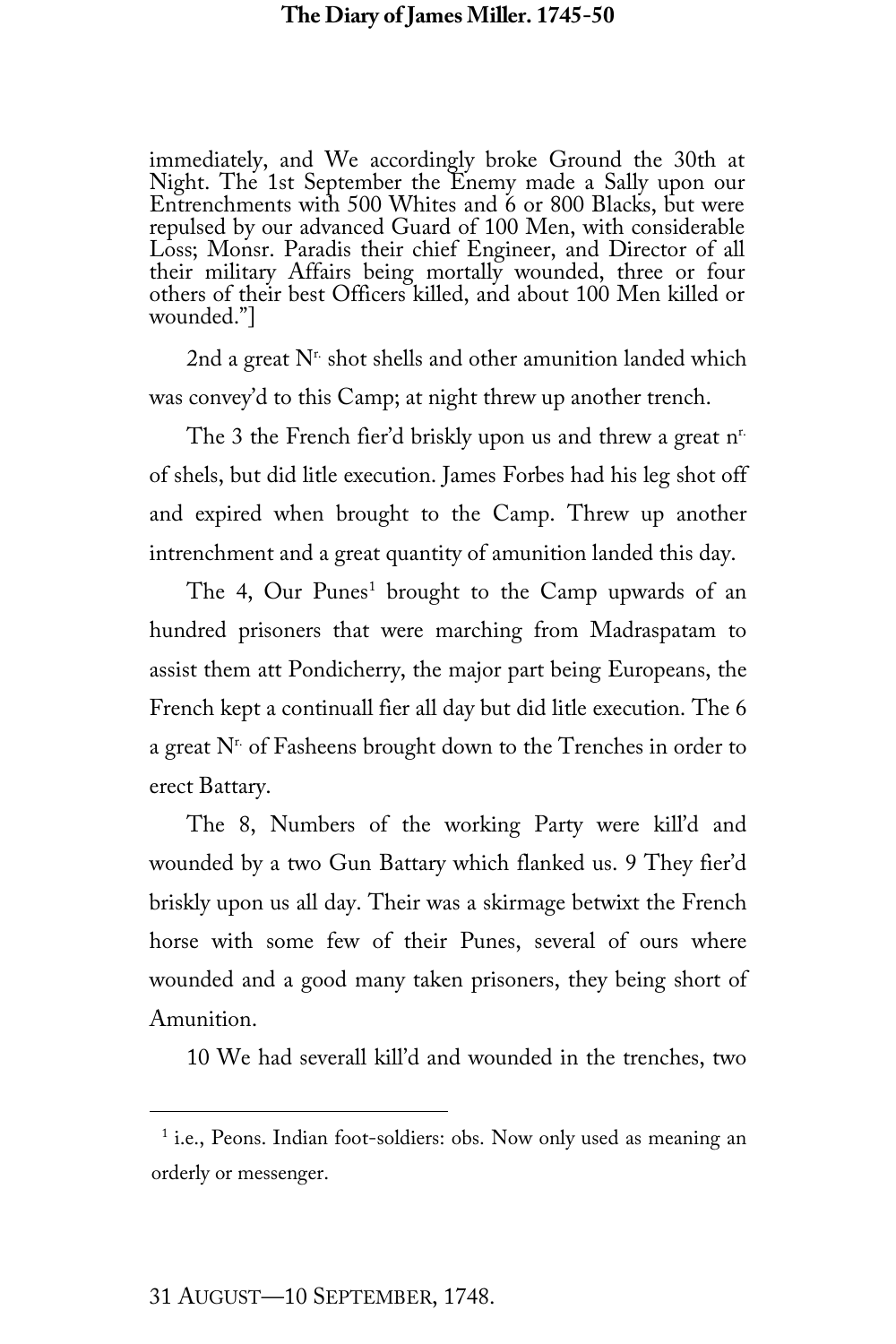Europeans from the French surrender'd themselves to the General, we have had very bad weather of late, the Rains have been so great that our Trenches is fill'd with water and Mud, being almost unpassable, being so deep that it takes us to the wast and are oblg'd to stand in them twenty four hours and to pass and repass everything to the assistance of our Brother Soldiers. The Duty is very hard upon us, having scarce a night's rest in a week.

11. Nothing extraordinary happen'd except some few kill'd and wounded.

[1](#page-19-0)3. We had a great many employ'd in erecting a Blind<sup>1</sup> and a great many kill'd and wounded by grape shot and shells.

14. A great number of the working party kill'd and wounded.

15. Early in the morning the Picquets of four Battalions were order'd out and as we imagined were to convoy the Culys<sup>[2](#page-19-1)</sup> to the Camp, who were loaded with amunition and other stores, but it proved otherwise there being a large party of French who had intrenched themselves nigh to the water side with a view to hinder us from a free passage from the Camp to the water side. We were conducted into a large wood by a party of our horse and was imadiately saluted by the French, both sides fier'd briskly for the space of two hours and a great  $N<sup>r</sup>$  of the Picquets wer kill'd and wounded and but few of them they being int[rench]ed, One

<span id="page-19-0"></span><sup>&</sup>lt;sup>1</sup> i.e., blindage: a screen or structure used in sieges to protect men from an enemy's fire.

<span id="page-19-1"></span><sup>2</sup> Coolies; hired labourers.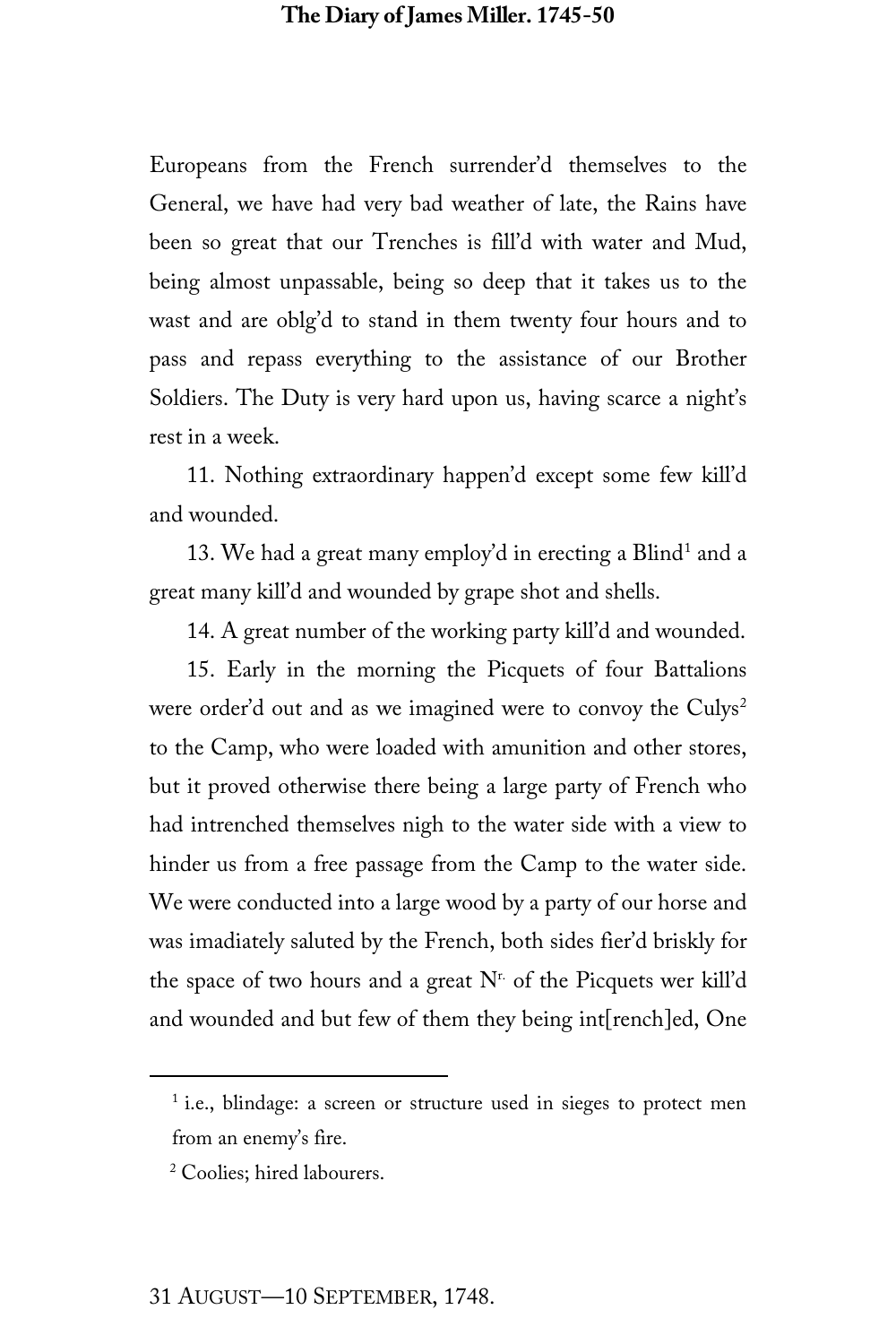Officer of the India Companys and a Liet. of our Company both dangerously wounded, our commanders thought proper to retreat, they having two Field pieces and had the oppertunity of being Reinforced from the Town. In the Trench one man killed and some few wounded.

16, we Erected a three Gun Battary and mounted three twelve Pounders in the Trenches, some few kill'd and wounded.

17. A Party of the French Punes assembled themselves in a Wood and thought to have Flanked us in our Trenches but a Party of our Punes drove them out, without receiving any damages with the assistance of one of our Platoons from the Trinches.

18, we lay pritty secure in the Trenches, we having planted two 18 Pounders against that Flanking fasheen Battary that as been so destructive to our men. They left their cannon as soon as our men began to play upon them.

19. Nothing extraordinary happen'd except some few kill'd and wounded.

20, We fier'd briskly upon [them] all day from our two Battarys, and great preparations made day and night [to] finish an eight Gun Battary. Very few kill'd and wounded.

21, Both partys kept a continual fier all day and at night we finished a eight gun Battary and mounted eight 24 Pounders upon it within 200 yards of the wall.

22, We sent out a small party of men to convoy two Guns, some amunition and other stores. The French having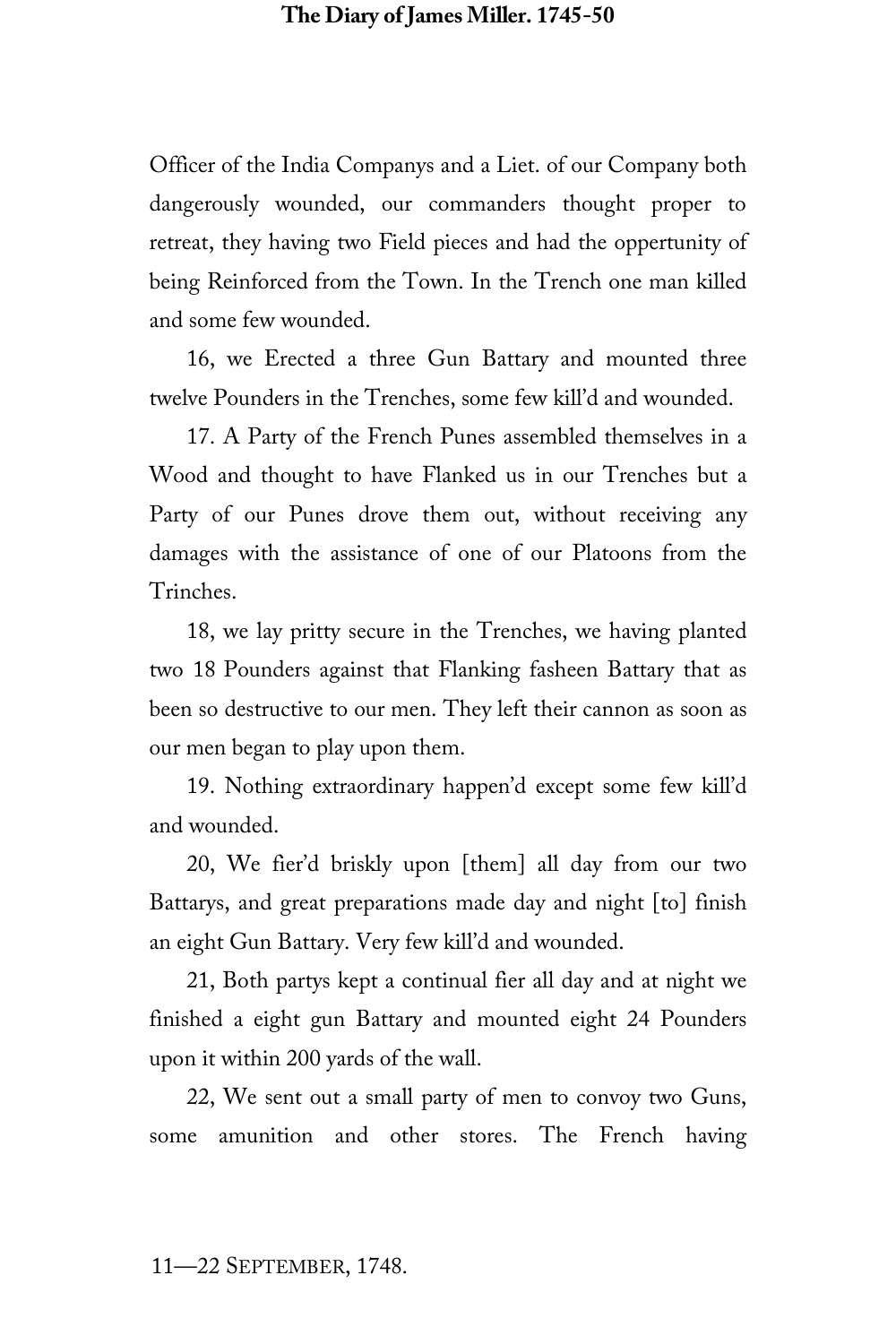intelligence isued out in great numbers and drave our Culys from the Stores and took our Guns and amunition and brought them to the Town before we had time to send them any assistance, but our men stay'd by the water side 'till the boats brought two other Guns and Amunition, which were safely convoy'd to the camp.

24, We finish'd our Battarys and the 25 began to play very very hotly upon the Town both guns and Mortars, and continued all day, we had some kill'd and wounded, this day three diserters from the French came in.

[Boscawen. 11-25 September. "Our Engineers continued working every Night, without making scarce any Progress, and did not begin on the Batteries, though they were not above 150 Yards advanced from the Place where We first broke Ground, till the 11th Septem. & these were not compleated till the 25th when they began to play. They consisted of One of eight Guns; six 24,  $\&$  two 18 Pounders; one of four Guns; two 24,  $\&$  two 18 Pounders; one Bomb Battery of 5 large Mortars, and [1](#page-21-0)5 Royals, and another of 15 Cohorns.<sup>1</sup>

The Enemy on their Part were not idle having in the mean time raised three Fascine Batteries to play upon our Trenches, which annoyed Us a good deal, and put Us to the Necessity of making two Batteries, one of the three, the other of two Guns to play against them, till the grand Batteries were finished; and

who undertook it voluntarily, that th[e](#page-21-1) Engineers might not be<br>diverted from the Main Point.<br>"Upon our first breaking ground I desired Capt. Lisle, to<br>order the Bomb Ketch in, and to bombard the Citadel Night and<br>day, which exactly, as for one Shell to Stave her Boat astern, and another throw the Water in upon her Decks; so that She was obliged always to heave off in the days."]

<span id="page-21-0"></span><sup>1</sup> i.e., Royal and Cohorn mortars—small types of mortar with bores of

<sup>5-8&</sup>quot; and 4-6" in diameter respectively.

<span id="page-21-1"></span><sup>2</sup> Range.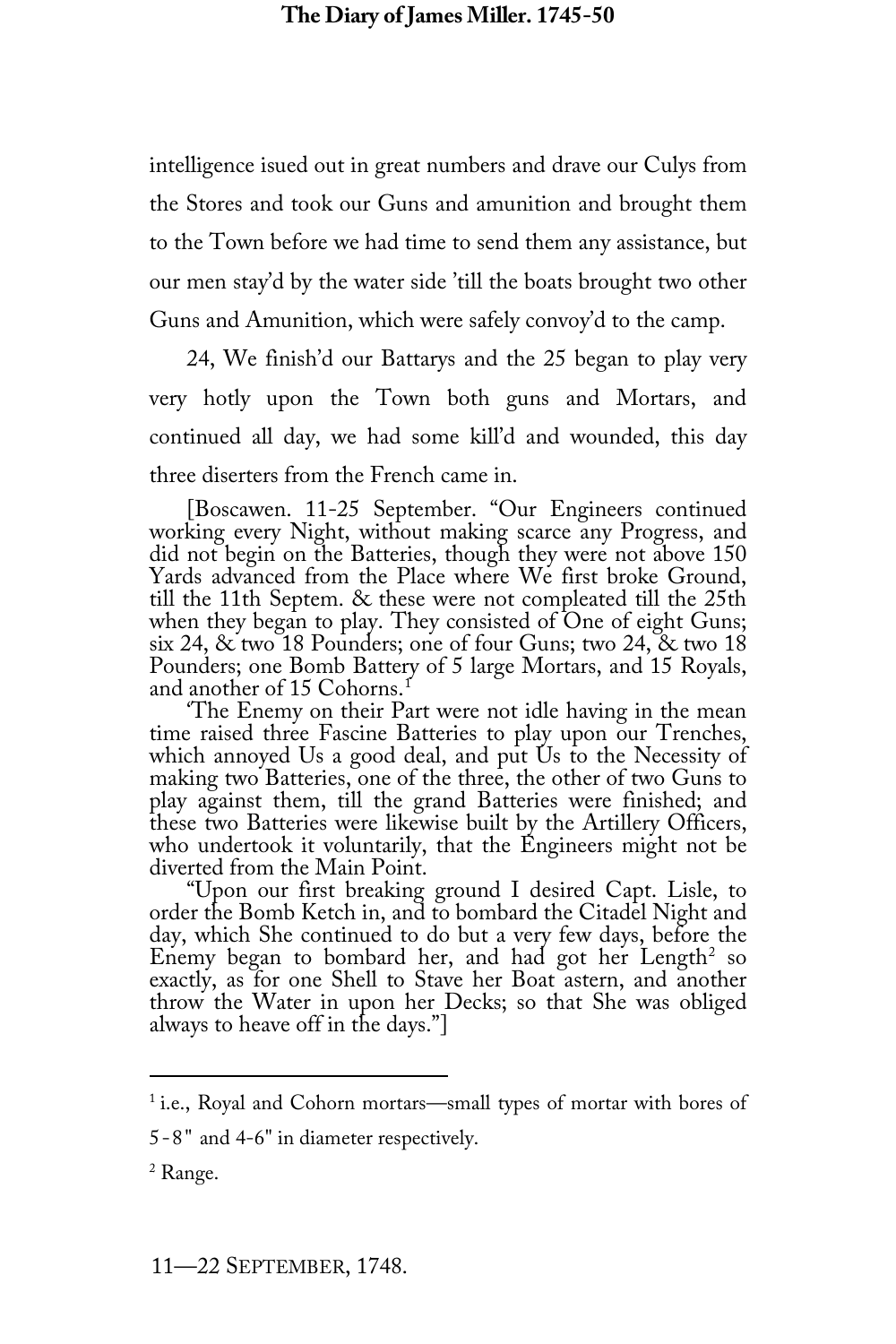26. Our Shipping came before the Town and fier'd very hotly upon it, In covering their boats while they layed their warfs for the Ships to haul up near the Town.

27. 5 of our Ships came to their warfing and ingaged with the Battarys on the sea side of the town from 7 in the morning till 5 in the Evening.

28. The ships lay quiet but not for any damage they recd, the French blew up one of our Magazeens but did litle mischief only four Men wounded.

The 29 and 30 made preparations for raising the siege our men folling sick so fast, that we cou'd scarce get a Relief for our trench and they having damaged several of our Guns our General thought )roper to leave the place till, the Monsoons were over.

October the 1 we got our guns ready and upon the 2 and 3 got them clear off the ground and brought them on board our Shipps.

4. Set our Platforms on fire which day I was sent to the King's Hospitall having been sick in the Camp 8 or ten days of the bloody Flux but thank Almighty God I return'd to my Company in pritty good health upon the 4 of Nov.

[Boscawen. 26 September—7 October. "The Season being now far advanced, and the Enemy having formed an Inundation to carry them on any further, I found nothing left for it, but to endeavour to annoy them as much as possible, and thereby reduce them to a Necessity of surrendering; and with this View I ordered Capt. Lisle to extend the Men of War before the Town in Line of Battle, and warp in and begin firing the Morning after nigh enough in, presently ceased, warped nigher in that Night,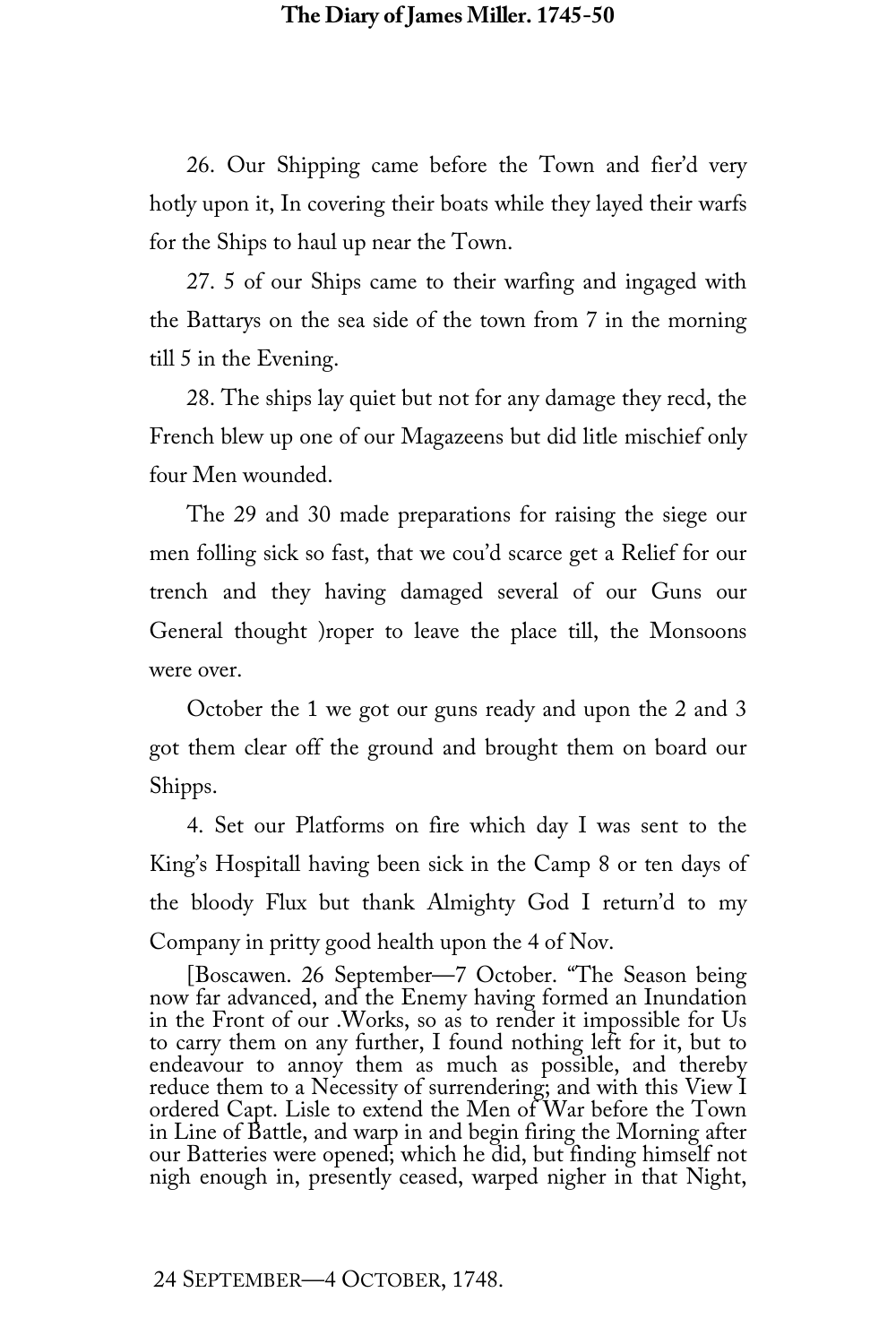and began firing at day Light; The Enemy at first returned it pretty briskly, but soon desisted and lay still till towards Noon, when finding our Fire slackened they began again; and left off as soon on our Ships renewing their Vigour, and continued quiet all the rest of the day towards the Sea, though they plied out Batteries warmly on the Land Side.<br>"In this Canonade the Ships expended a considerable"

Quantity of Ammunition and as I found it had not answered my<br>End, I ordered Capt. Lisle to haul off in the Night out of Gun Shot, but remain in a Line as before to appear ready to haul in again; which they attempted to do, but the Wind having come in from the Sea in the Night, prevented their getting far enough off, and the Enemy began canonading, and bombarding them, in the Morning; one Shell fell on the *Chester's* Bowsprit and disabled it, as the *Harwich's* Mainmast had been the day before<br>by a Shot; and these were the only Damages done to any of the<br>Ships. Neither was there any body hurt, except one Man killed on board the *Vigilant,* and poor Capt. Adams of the *Harwich,* Morning. I knew very little of him myself, as he had been so short a time under my Command, and I all the while ashore, but Capt. Lisle speaks of him as a very good Officer, and a Loss

which is truly to be lamented.<br>"Our Batteries continued firing, and beat down great Part of the Defences where We intended our Attack, but as We could not advance our Works, On Account of the Inundation aforementioned, nor had time or Men sufficient to begin a New<br>Attack, We had only to endeavour to make a Breach in the Curtain at the Distance we were, and which was now found by the Shells from our Cohorns falling short to be at least 800 Yards, from the Walls, though the Engineers had always insisted they were within 600. This was not attended with better Success than our other Efforts had been, for instead of it's beating down the Wall, the Enemy opened a marked Battery of six Guns in the very Curtain We were battering, and began to open another in the Curtain adjoining to it; though their Fire was before superior to That of ours, having disabled seven of our Guns; wherefore on the 30th of September, I called a Council of War, wherein it was determined to embark our Stores and Cannon as<br>fast as possible, and raise the Siege, as Their Lordships will please to see by the Copy of it here enclosed (marked B) & to which I beg leave to refer.

which I beg leave to refer. "From the 1st to the 4th October We were wholly employed in getting off our things; and all being then out of the Batteries except the disabled Guns, which were now encreased to nine quite unser[vicea]ble, We set Fire to the Batteries, and withdrew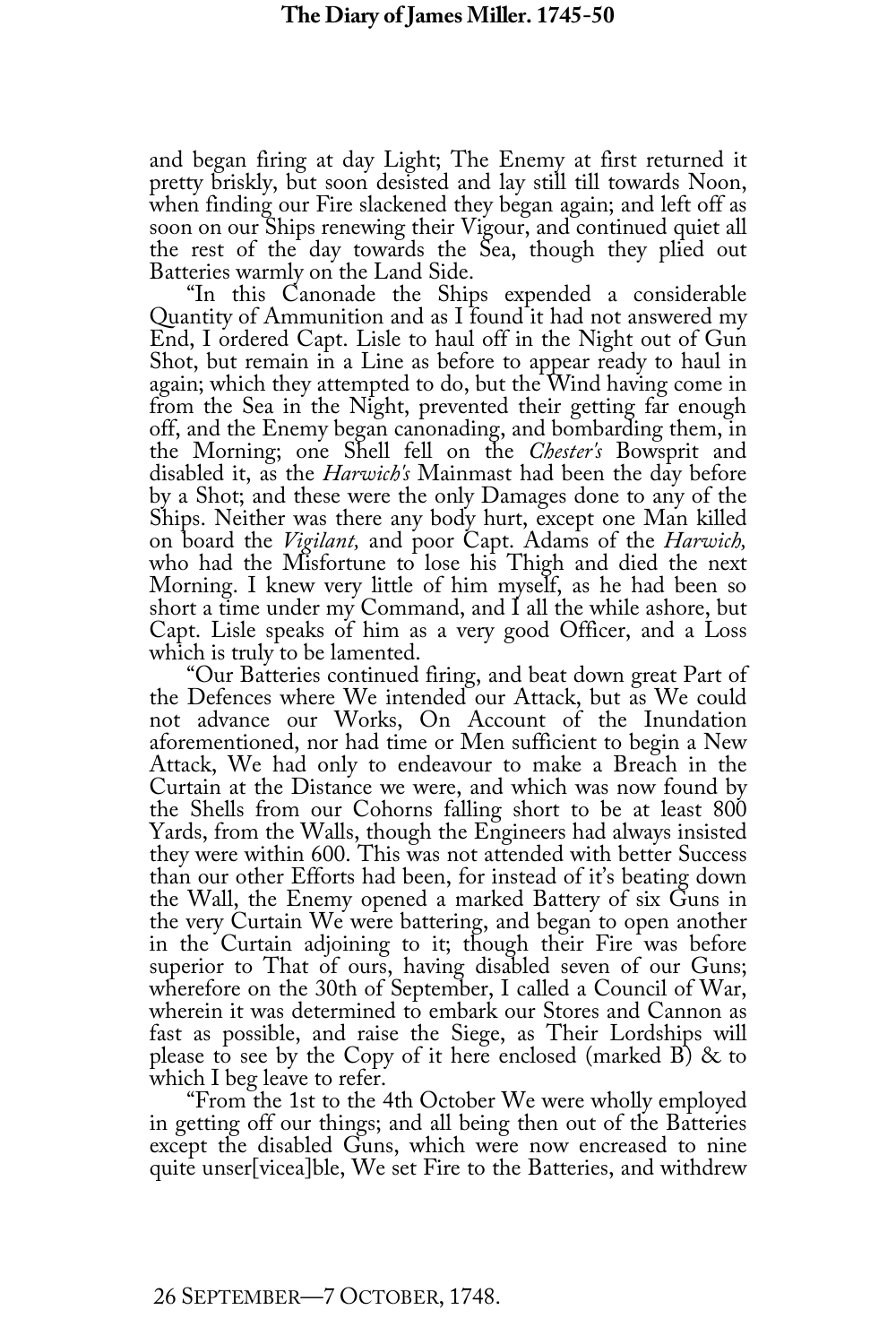the Guard from thence; on the 5th We reimbarked the Sailors; & the 6th at Day Light in the Morning began our March for Face of the Enemy, who never offered to form in any considerable Body to attack Us, but followed Us about two our March to the Entrenchment where the French first appeared leaving a Guard of 400 Men to wait the Demolition of Aria Coupan Fort, which was blown up that Evening, as We knocked off the Tronions immediately from the Guns, and I had caused<br>the Mines to be ready made. The Enemy made some show of harrassing us the next Morning in our March, but when We moved, scarcely followed Us at all; & We reached Fort St. David that Evening. The several little Rivers We had to pass this day, Rain that fell the Night before, as to make it evident, We had moved but just in time, as another such Shower would have rendered them entirely unpassable in many Places.

"The Independant Companies are quartered here within the Bounds, and the Marines returned on board their respective Ships, who came hither the Morning after Us, agreeable to the Orders I had given for that Purpose; they ar getting ready for the Sea; and I intend sending some directly to the Malabar Coast to clean and cruize There; and have some thoughts of following them myself unless any thing happens to prevent me, as the Enemy will undoubtedly come on that Coast in the N.E. Monsoon, as they have done for two Seasons past."]

The 5 setled Acct. with my Captain from the 24 of June to the 24 of August.

Upon the 1st of this instant Orders were given out that every man should provide for himself and receive his pay weekly. Every Man to have 2 drams and a pound and a half of rice p. day.

The first Battalion does duty at Cudelore and ours nigh the genl. Lodgings at the Garden house. The Mareens and Sailors went on Board their Respective Ships which most sail'd to Trincamala, iheir to Remain during the Monsoons.

20, the General order'd an Advertisement to be put up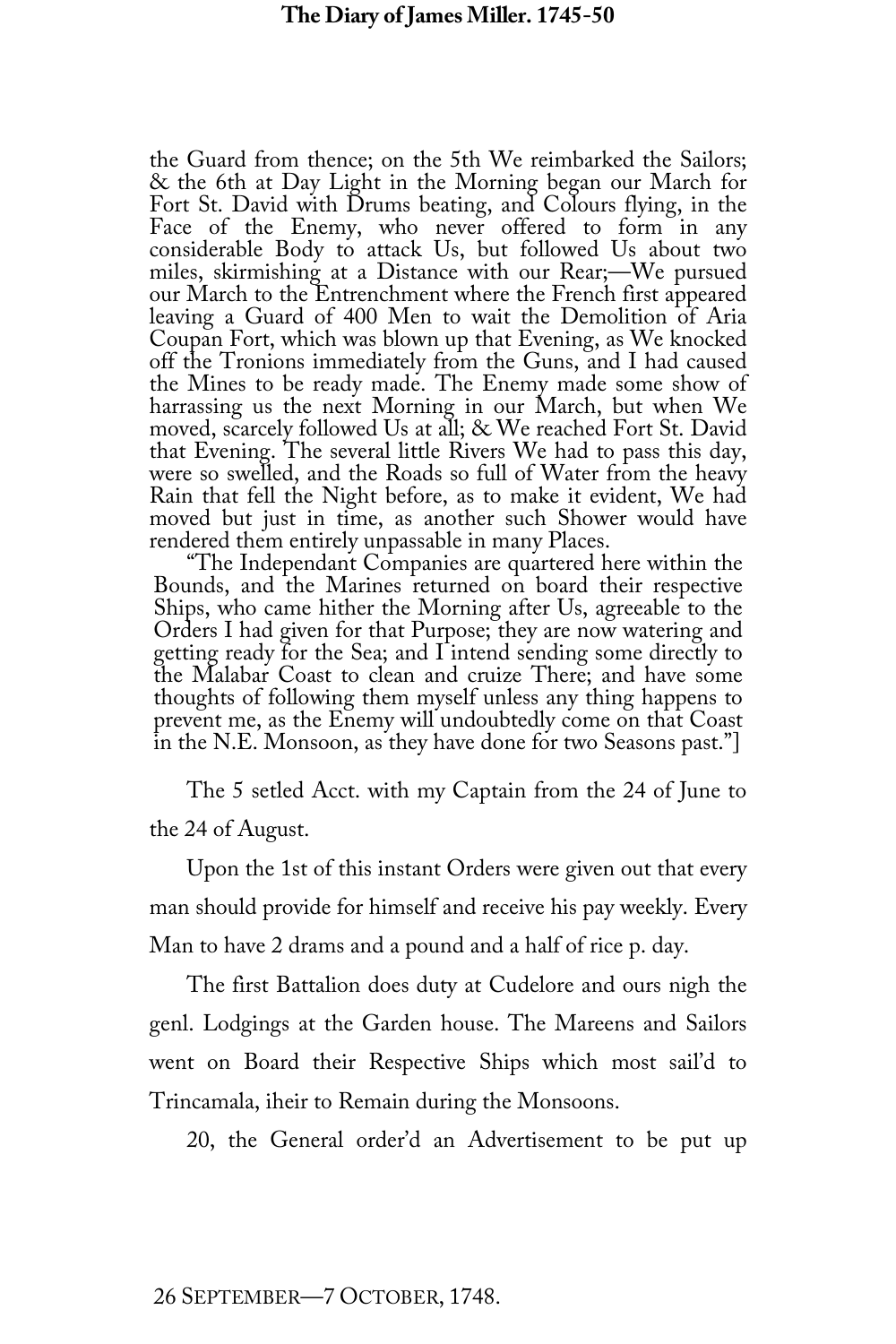which he recd, in pacquet from England, containg an account that the Allied Army and the King of France had agrecd upon a cessation of Armes for six months.

April the 9 1749.

A Pacquet arriv'd from England having been 8 months upon her passage. She brought an account that the Allied Army and the King of France had agrecd up[on] A Peace but upon what Termes I can't tell.

April 10. The Governor of Fort St. David sent out a detachment of Europeans and punes with four pieces of Cannon in order to quell some Robbers who prevented the Country Inhabitants from carrying down their Goods to trade with the Merch. to the great detriment of the Trade at Fort St. David, they reside in a very strong city Walled Round. They have a Petty King or Nabob to Govern them and were formerly in Possession of this part of the country.

11. A Command of men being one Capt. 2 Lieut. 3 Sergeants 4 Corporals and 110 private men embarked at Fort St. David and were to have landed at Fort Nova<sup>[1](#page-25-0)</sup>—a Dutch Setlement, and were to march up the Country to the assistance of the Governor's Fo[rt].

[This seems to refer to the Expedition against the kingdom of Tanjore. See Orme's *Military Transactions* . . . *in Indostan,* Vol. I, 4th ed., 1803, pp. 109-18.—ED.]

<span id="page-25-0"></span><sup>1</sup> Porto Novo—a Portuguese, *not* Dutch, settlement, 20 miles S. from Fort St. David, at the mouth of the river Val-aru, or Wellaru, N. bank.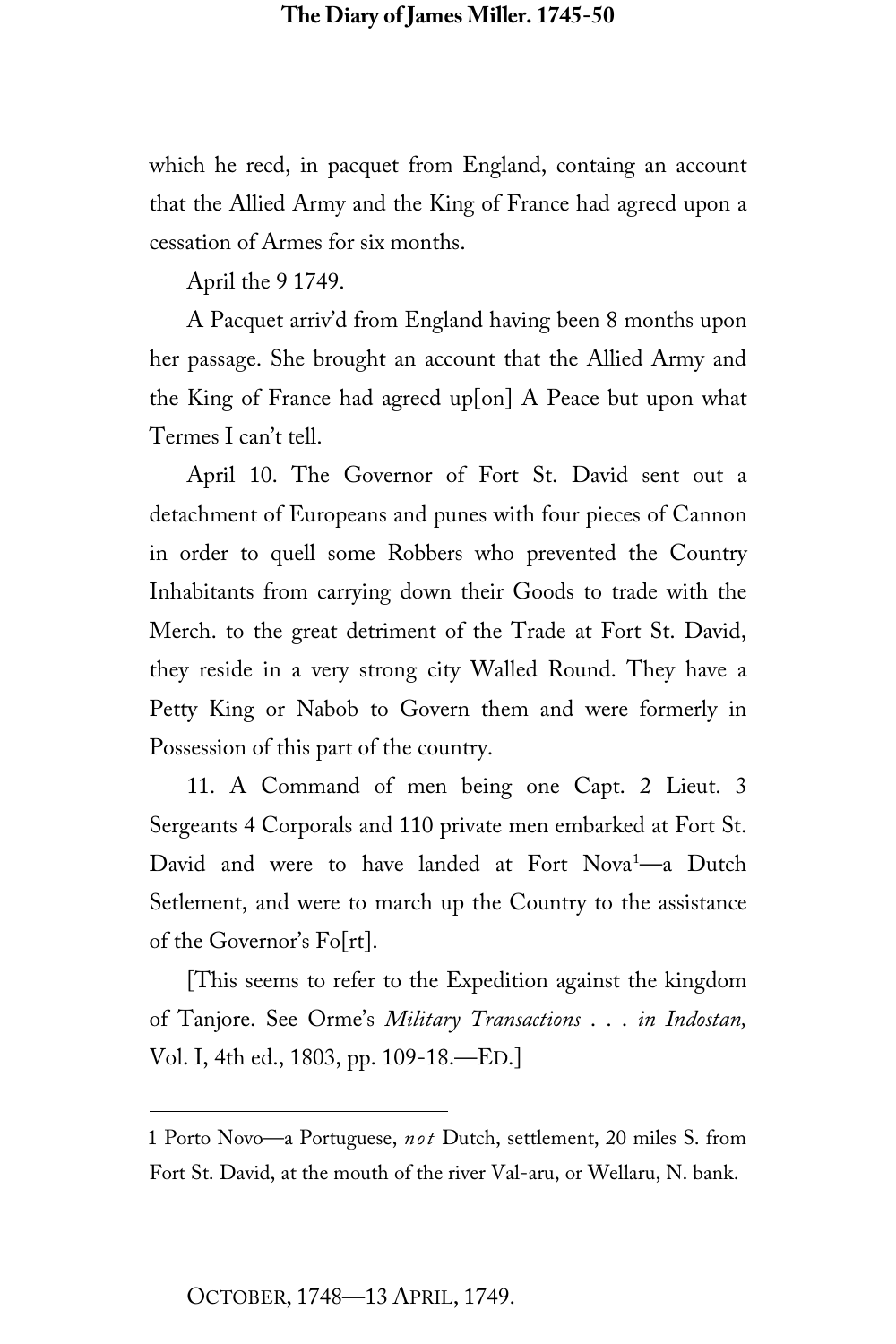12. At Night it began to rain very heavily, attended with much Thunder and Lightening. The 13 it continued with more violence, the wind being so high that it blew up trees by the Roots, and such a sto[rm] att sea that the Ships lying in Fort St. David's Road were oblig'd to slip their cables and put out to sea, but the wind blowing right in Shore they cou'd not get out, but most or all sunk or drove to pieces upon shore. The *Namure,* our Admiral's Ship of 74 guns and upwards of 600 men, the *Pembroke* 60 guns and about 400 men were both lost and but 24 poor [ ] saved out of Both Ships. Guns of distress were continually fiering all day and we hear that a great number of country ships were lost, we have not heard any certain account of the ships our men embark'd in, only of the Pink whose ship's crew are safe arrived. But the ship is in a very shatter'd condition. The *Dealcastle,* a forty, lies nigh Pondichery, with her sides almost beat out, but the Hands are all safe. The *Lincoln* and the *Winchelsea* two East India Merchant Ships, were both lost, the hands of the former were all saved but the latter were all buried in the deep, we hear no Tydings of the *Appollo* a 40 Gun Ship, and are much afraid she shared the same fate, Wm. Hargreaves went on board the said ship.

The 15. A Capt's Command were order'd to the water side to take care of the wreck that is drove on shore.

The 18, John Coppock and Thomas Keighly left us and went to the French, and for this 6 or 7 days our men have been going to the French by 6 or 8 every Night, upon which Generall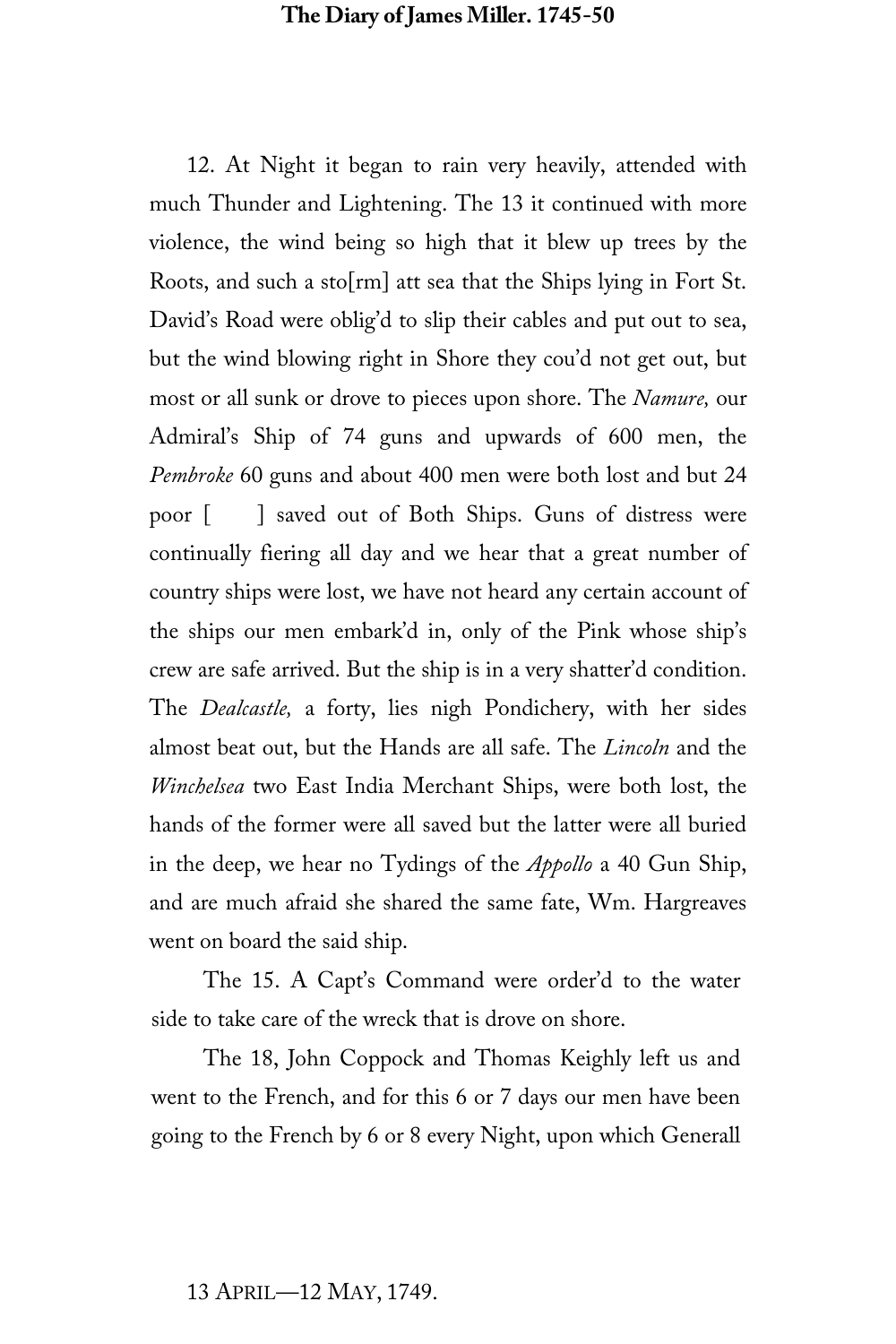Boscawen order'd a Field day, it being the 25, and when we was all drawn up he came and made a very Eloquent Speech acquainting us that he was sorry so many of our Brother Soldiers after behaving so very well in the late Siege shou'd disert from us, but he acknowledg'd it was chiefly through Temptation, and he assured us that we was all to return with him to Great Brittain except those who had an inclination to stay in the East India Company's service at Fort St. David or Fort St. George, the latter being shortly deliver'd up to us by the French, and for their encouragement they was to receive 40 Rupees advance and to return in three years.

May the 2nd two of our men diserted but were took up the day following by four coolys, who brought them before the Generall, he order'd them into close custody, and a Generall Court Martial was set to try them upon the 4, but when they came to the court they both Pleaded Guilty, and in the afternoon were both shot, they where both Protestant and died very Penitent.

May 12, Governor's Forces return'd after a fruitless attempt, being overpowered by numbers. The enemy had not many guns or scarce a man wou'd have return'd, their instruments of War are chiefly Arrows and Swords which they use with abundance of art, but have litle courage considering their Numbers. Very few of the Governor's party recd, damage except about: 800 Poones who were order'd to guard a Pass by the River Side, but where most of them cut off and a great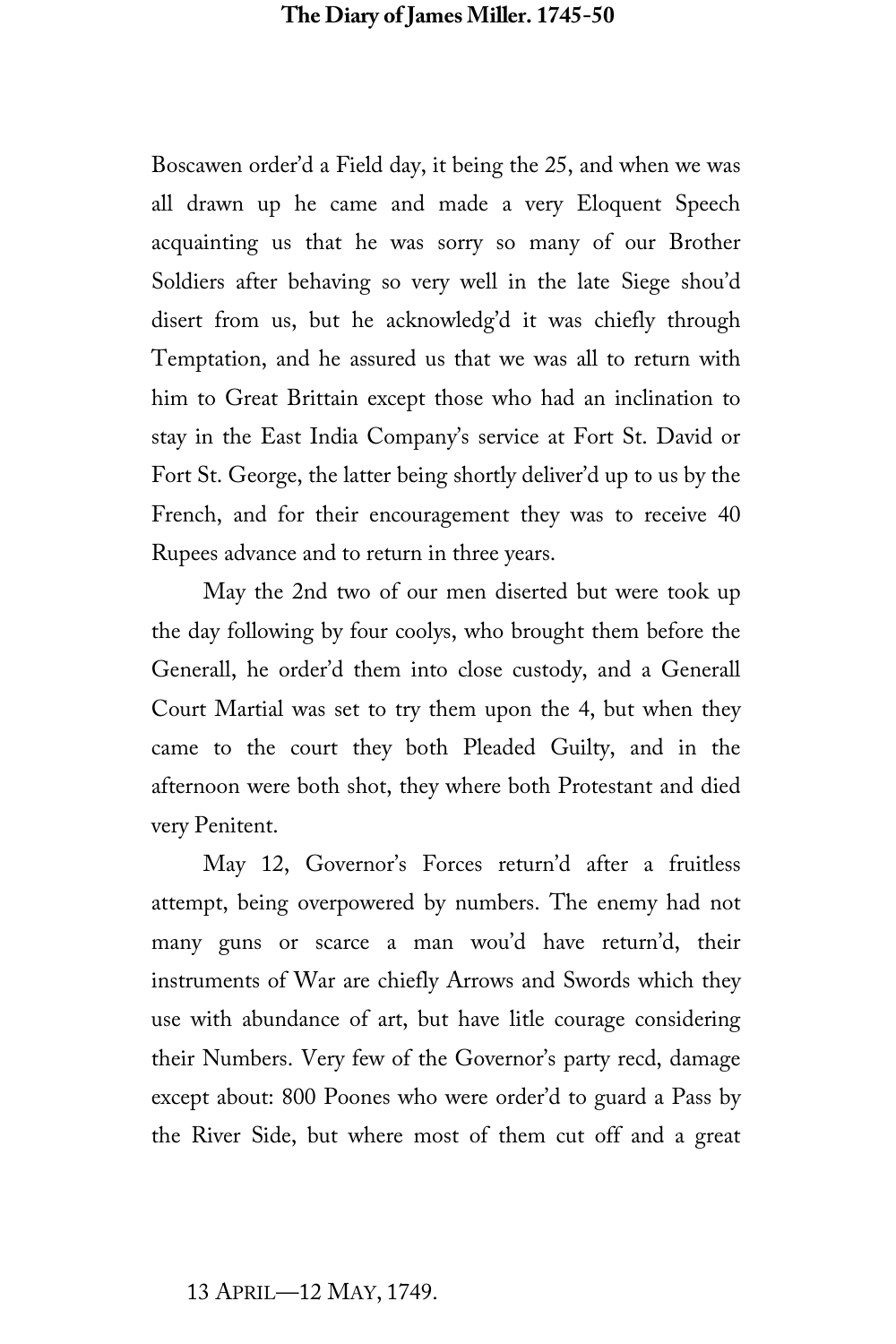Number of those who escaped death were miserably, wounded. The Enemy gives great encouragement to Europeans. It is no hardship to them to raise 30 or 40 thousand, but they are cowardly and very ill disciplin'd.

May the 18. Samuell Toy, soldier, belonging to the first Batallion whas took up by some Poons being out of the Bounds, they brought him before the General who order'd him to be closely confined. The same day the arms and accoutriments of both Batallions were strictly review'd and an account of the Camp Equipage order'd to be given in, there is various constructions amongst us what will be the issue, but as yet at no certainty.

The 19 the above Toy was tryed by a General Court Martial, found guilty, condemned and ordered to prepare for death against the 20th, but when brought into the Field, the General was pleas'd to Pardon him.

May the 28. The Governor of Fort St. David sent out a Stronger Detachment against Davicut<sup>[1](#page-28-0)</sup> who are gone by sea.

June the 8 we heard they had rais'd a Battery and planted six 24 Pounders against the Fort and in a few days took possession of the place.

June 27th, the Generall and his Retinue went to view the Fort, which they found to be a very plentifull place affording everything necessary for the subsistence of Europeans. The

<span id="page-28-0"></span><sup>&</sup>lt;sup>1</sup> Devy Cotta, a fort near the mouth of the river Coleroon, 271/2 miles S. from. Fort St. David.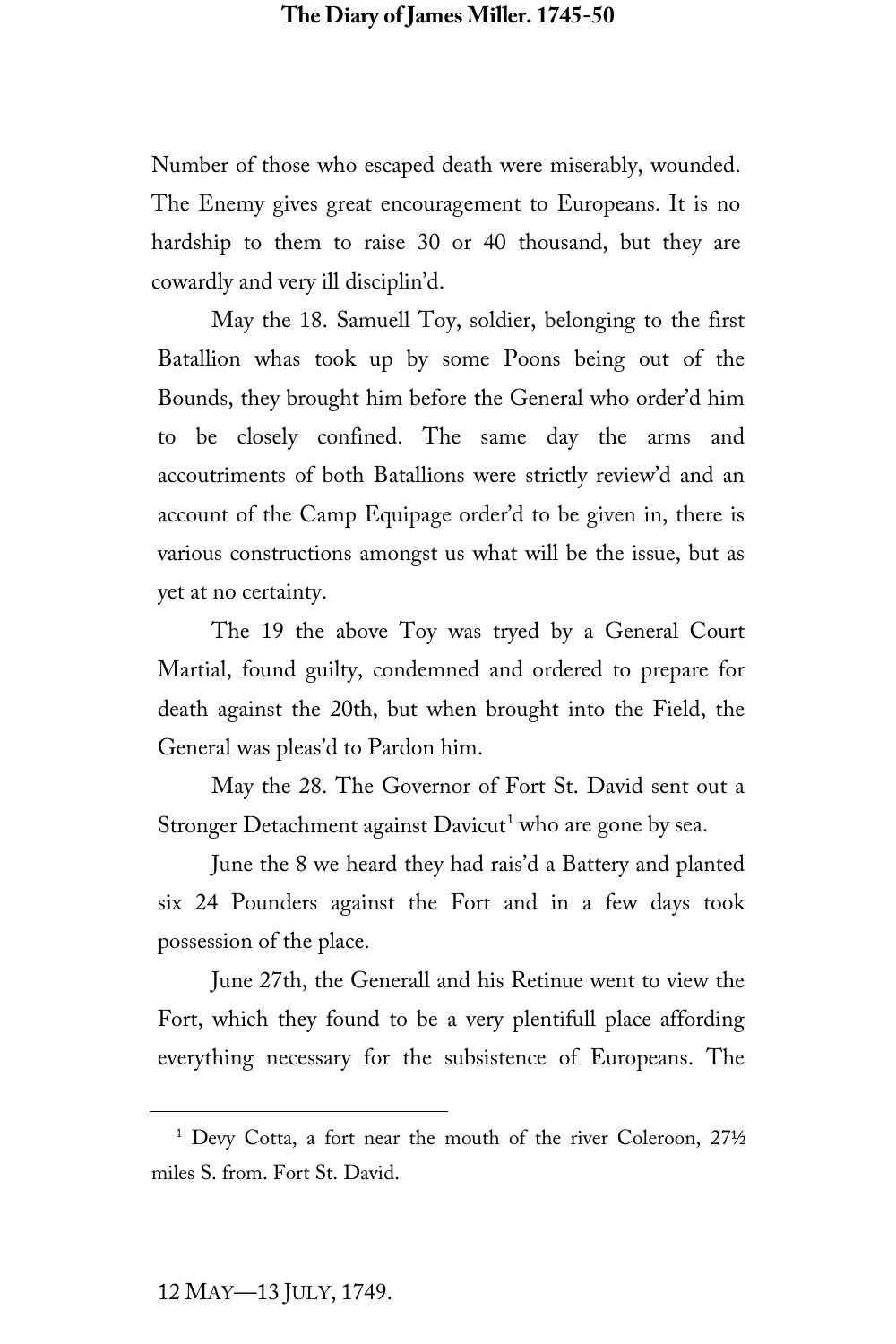General upon his passage recd, a Pacquet from England.

July 4 the General returned.

The 6th we recvd two months pay being due to us from the 24 August to the 24 October last past.

The 11 we recd, our full pay which is 17 Fanams per week.

The [1](#page-29-0)8 we recd, two Fanams<sup>1</sup> and 34 cash<sup>[2](#page-29-1)</sup> a man, for the odd cash that was stopped out of our full pay from the time we recd. 15 Fanams and 30 Cash.

August the 10 a Genll Court Martial set upon John White for lifting his hand against an officer, both belonging to the second Batallion.

The 11 he recd, orders to prepare for death early the next morning. The Battl. was order'd into the Field and the Prisoner came to the ground prepar'd for his Execution where he and the Minister pray'd together for some time, and when everything was ready the Field Officer came up and acquainted him that the Generall thought propper to reprieve him for a few days, and in a few days he receiv'd his pardon.

<sup>&</sup>lt;sup>1</sup> Fanam; about  $32 = 1$  Pagoda = 8s. 4d.

<span id="page-29-1"></span><span id="page-29-0"></span><sup>2</sup> Cash. A copper coin of account; the smallest coin was equivalent to  $4$  cash;  $80$  cash =  $1$  fanam.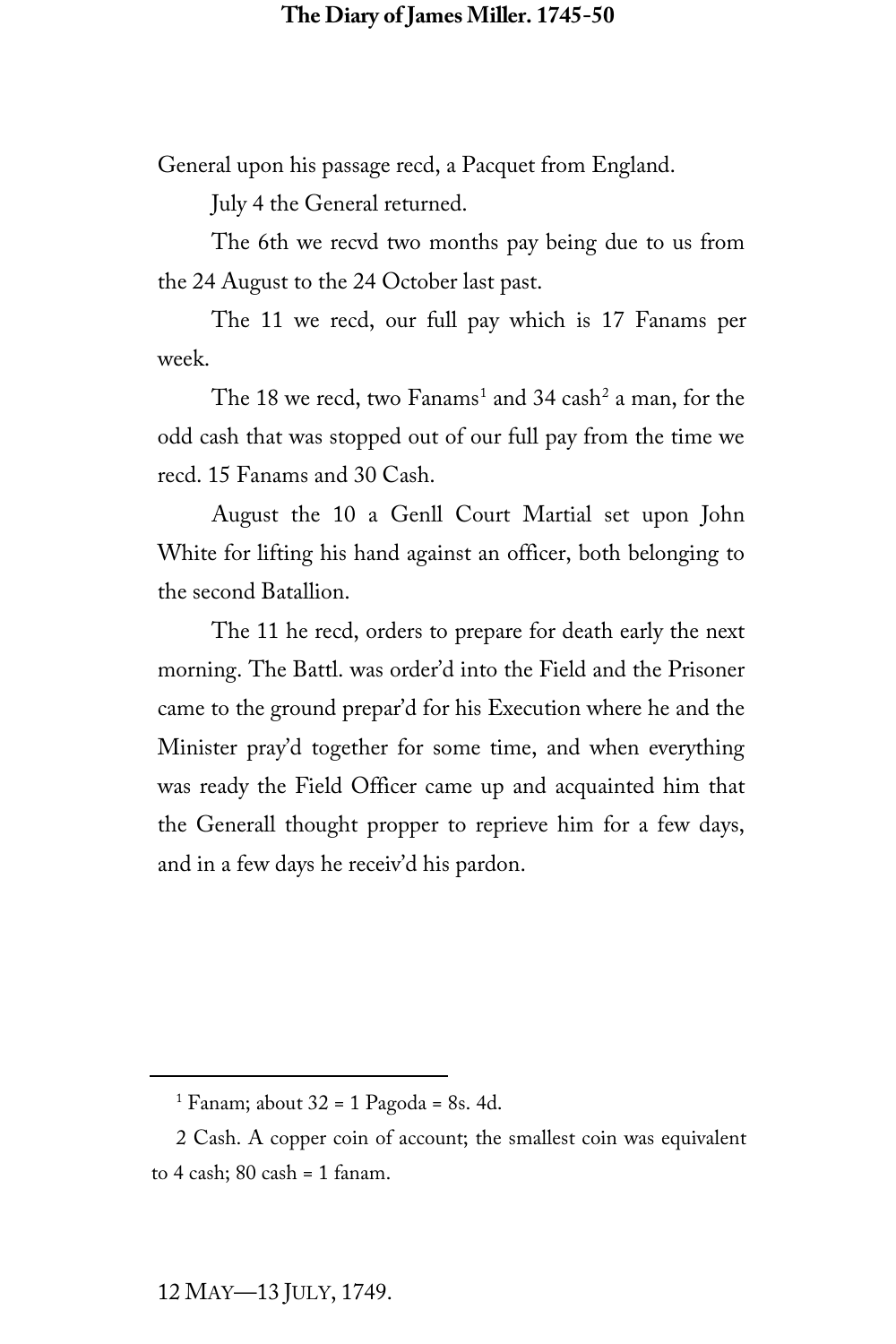Upon the 12 orders were given out for a field day upon the 13, and when we was drawn up the Generall came and gave liberty for all who had inclination to stay in the Companys Service that they was to receive a Bounty of 40 Rupees and to return at 3 years end.

Upon the 14 and 15 near two hundred listed into the above service.

The 16 we embarked on board the Fleet.

18 about 2 o. clock we set sail for Fort St. George.

The 19 in the evening we came before the Fonem (?), being about 30 Leagues from Fort St. David.

 $\text{July}^1$  $\text{July}^1$  the 21 we came on Shore. Took Possession of the Garrison and reliev'd the French Guards. This day we receiv'd our provisions but no Arrack.

The 22 we received our pay but no Provision nor Arrack.

Sept. 3rd we recvd. our Arrack as usual but had not Liberty to go out of the Garrison except a Sergeant or Corporal be with us, and to return as soon as we had provided ourselves with necessaries. There are two Beautifull Churches in the White Town, the one a Protestant and the other a Portaguie. Our Church as *(sic)* been Robbed of gret many of her ornaments since the French took it. It is a very airy Temple having no glass Windows which makes it very suitable for the heat of the place.

<span id="page-30-0"></span><sup>1</sup> Obviously should be "August." Madras was surrendered to the French on 10 September, 1746, and restored to the British on 21 August, 1749.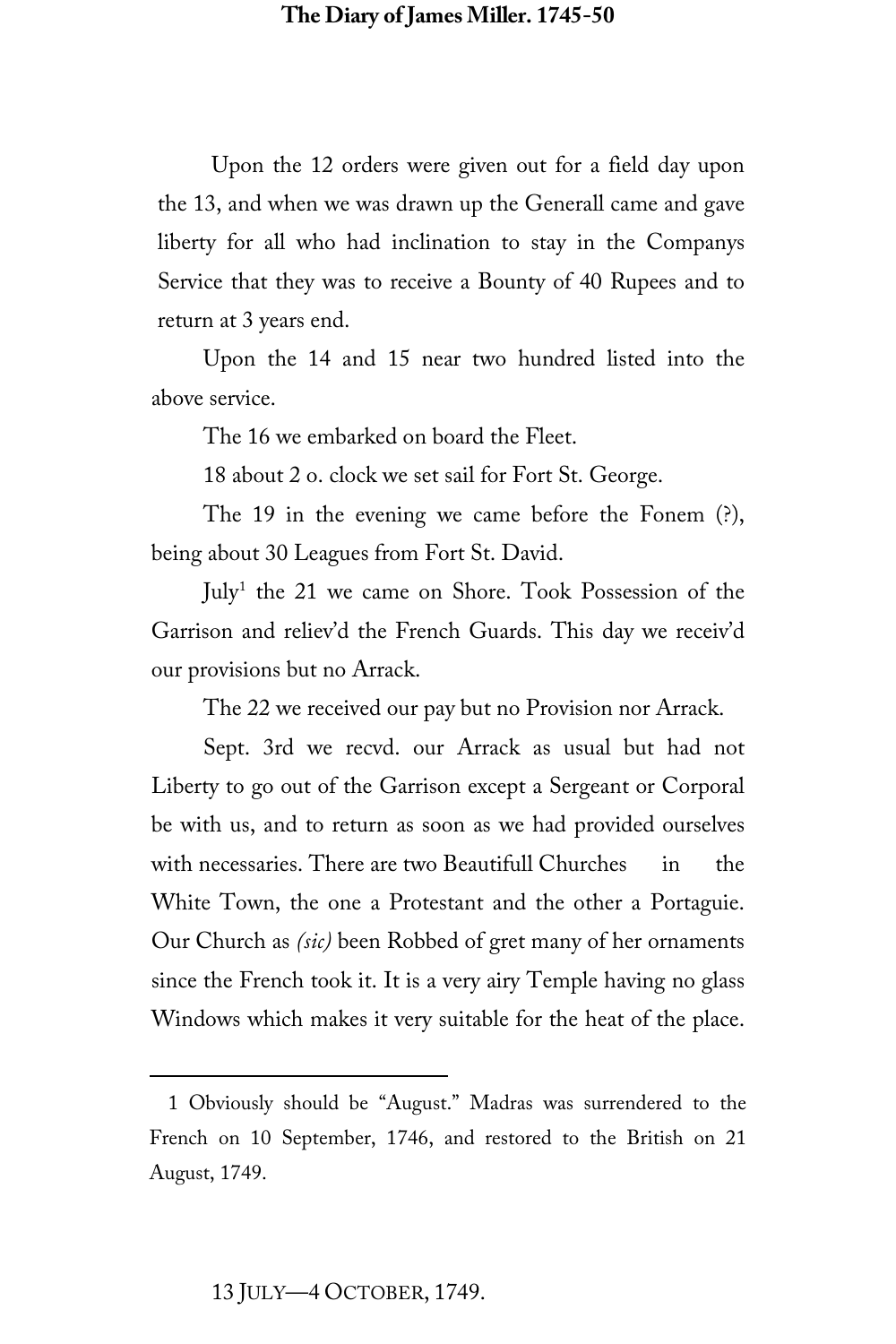There is a great many very good houses in this Town, but the French have let most of them run to ruin for want of repairing, here is as been a good Library, but sadly demolished since the English left it. Provisions are reasonable enough considering such a large Fleet lying before the Place who are constantly carrying on Board. The soldiers cannot get such good meat as they could wish by reason the Gentry and shipping engross<sup>[1](#page-31-0)</sup> it all to themselves.

Oct. 4, our Picquets were raised in the dead of the Night and march'd about four Miles to a Place nigh St. Thomas's Mount, not one of the Private Men knowing the occasion of so sudden and private a march, and were very much alarm'd when they heard, cannon was the first salutation which the Picquets immediately return'd with a voly of small Arms and fir'd so briskly upon them for the space of half an hour, that they forthwith surrender'd. They brought back to Fort St. George a Portague Priest<sup>[2](#page-31-1)</sup> who we afterwards heard was the occasion of the Fray, he having committed several outrages in that part by abusing the people who traded to Madrass and intended to cut off the communication of trade betwixt us and the Portuguese. He is since sent on board the *Dealcastle* and it is thought he will be delivered up to the King of Portugall with an account of his past behaviour.

<span id="page-31-0"></span><sup>&</sup>lt;sup>1</sup> To buy up wholesale; to monopolize.

<span id="page-31-1"></span><sup>2</sup> Antonio de la Purificacion. He was deported to Europe.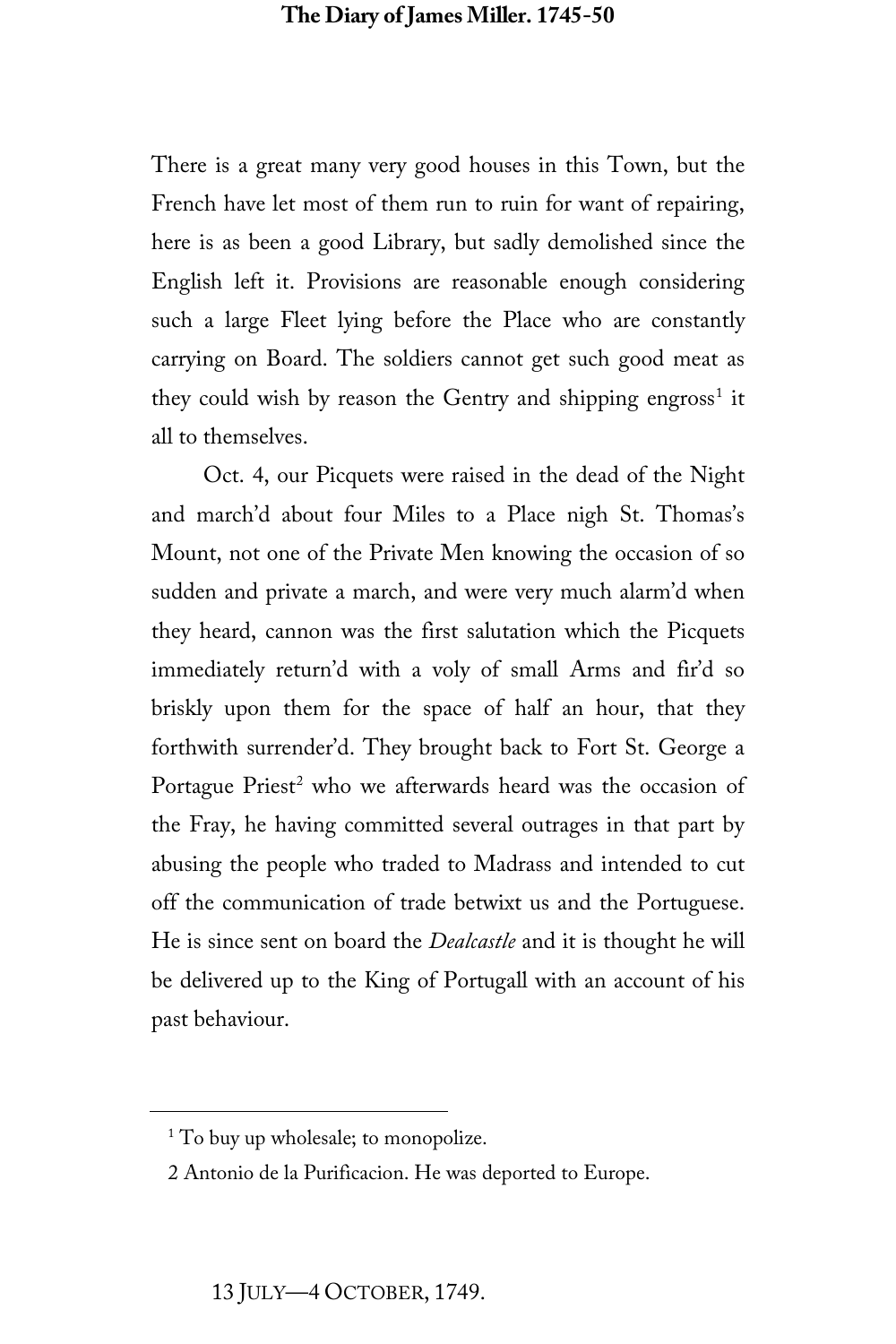[This refers to the attack on and acquisition of San Thomé, a town on the coast, 4 miles S. from Madras. The incident is described by Orme—*Military transactions .* ... *in Indostan,* 4th

"Mr. Boscawen, during his stay at Madras, discovered that the Indian Roman Catholics residing at St. Thomé, who composed the greatest part of the inhabitants of this place, were, by the influence of their priests, attached to the French, as brethren of the same persuasion. By the constant intercourse arising from the vicinity, the priests of St. Thomé were enabled to get intelligence of the transactions of the English at Madras, and never failed to communicate them to Mr. Dupleix, who gave out that Murzafa-jing had made over the property of St. Thomé to the French company. Mr. Boscawen, to remove the<br>present inconveniences, and to prevent the greater detriments<br>which would arise by the establishment of a French garrison in the town, took possession of it for the English company. The town had for many years belonged to the Nabobs of Arcot; and after the death of An'war-odean Khan seemed to belong to nobody, for there were no officers, either civil or military, acting<br>with authority in the place. All the suspected priests were<br>banished: and one of them, who had been sent by Mr. Dupleix<br>from Pondicherry, was transported

The English flag was hoisted at San Thomé on 11 October, 1749. See *Vestiges of Old Madras,* by Lieut.-Colonel H. D. Love. John Murray. 1913. Vol. II. pp. 398-401. *Indian Records Series.*—J.H.L.]

Oct. 6 orders were given out that we was all to be under arms by 4 o'clock the next morning and those that had an inclination to stay in the Company's service, where to turn out of the Ranks imadiately and the rest to embark with all speed. About 10 of our Company inlisted, but when we came On Board our Men found the ship so throng and a great many other inconveniences that they went on shore the next day by great numrs. with one of our Lieuts. who had got a Captain's commission. We had only two and twenty left in the whole Company.

The 11 We set Sail for Fort St. David, and cast anchor there the 12 where the Generall went on shore,

The 16 of Octr. two men was Tried on board the *Vigilant*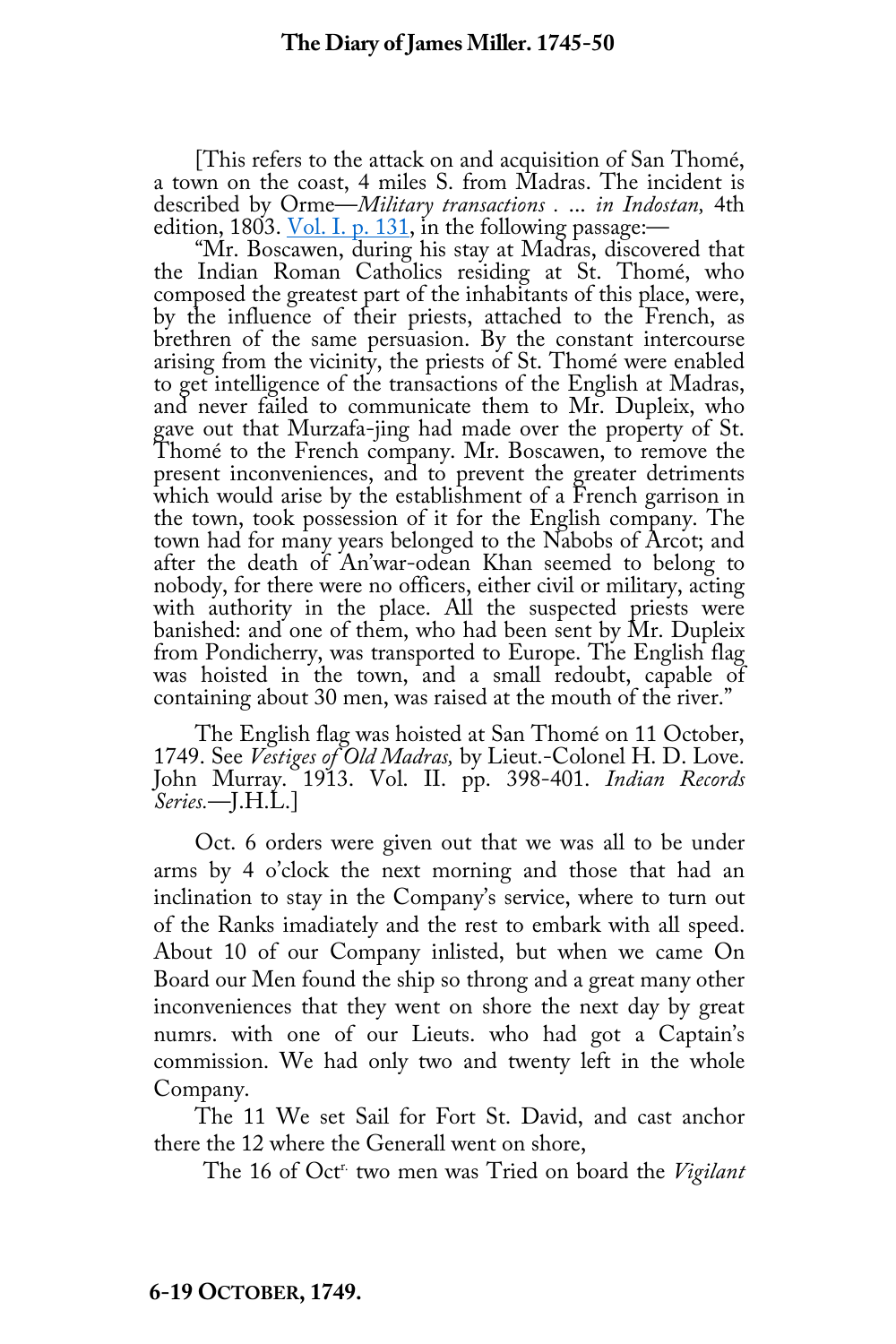and both convicted the same day. The Captain of the *York* was try'd on Board the said ship, haveing Fought a Duel and kill'd his Antagonist but was Acquitted, it being prov'd that the Deceased was the occasion of the quarrell.

18, The *Ruby* set sail for the Straights of Malacca, in search of the *Rhoda* and a French East India Man who we hear have turn'd Pirates.

19 the Generall came on board with Mrs. Moss who is going for England. She is the Wife of Nicholas Moss, Esq<sup>r.[1](#page-33-0)</sup> Governor of Fort St. George at the time the French took it. The same day we unmoor'd ship and set sail for the Cape of Good Hope.

<span id="page-33-0"></span><sup>1</sup> Morse was a great-great-grandson of Oliver Cromwell, and grandfather of Nicholas Vansittart, 1st Lord Bexley. He died on 28 May, 1772, and is buried in the English Burial-ground on the island, now known as St. Mary's Cemetery. See *Vestiges of Old Madras,*  II. 336.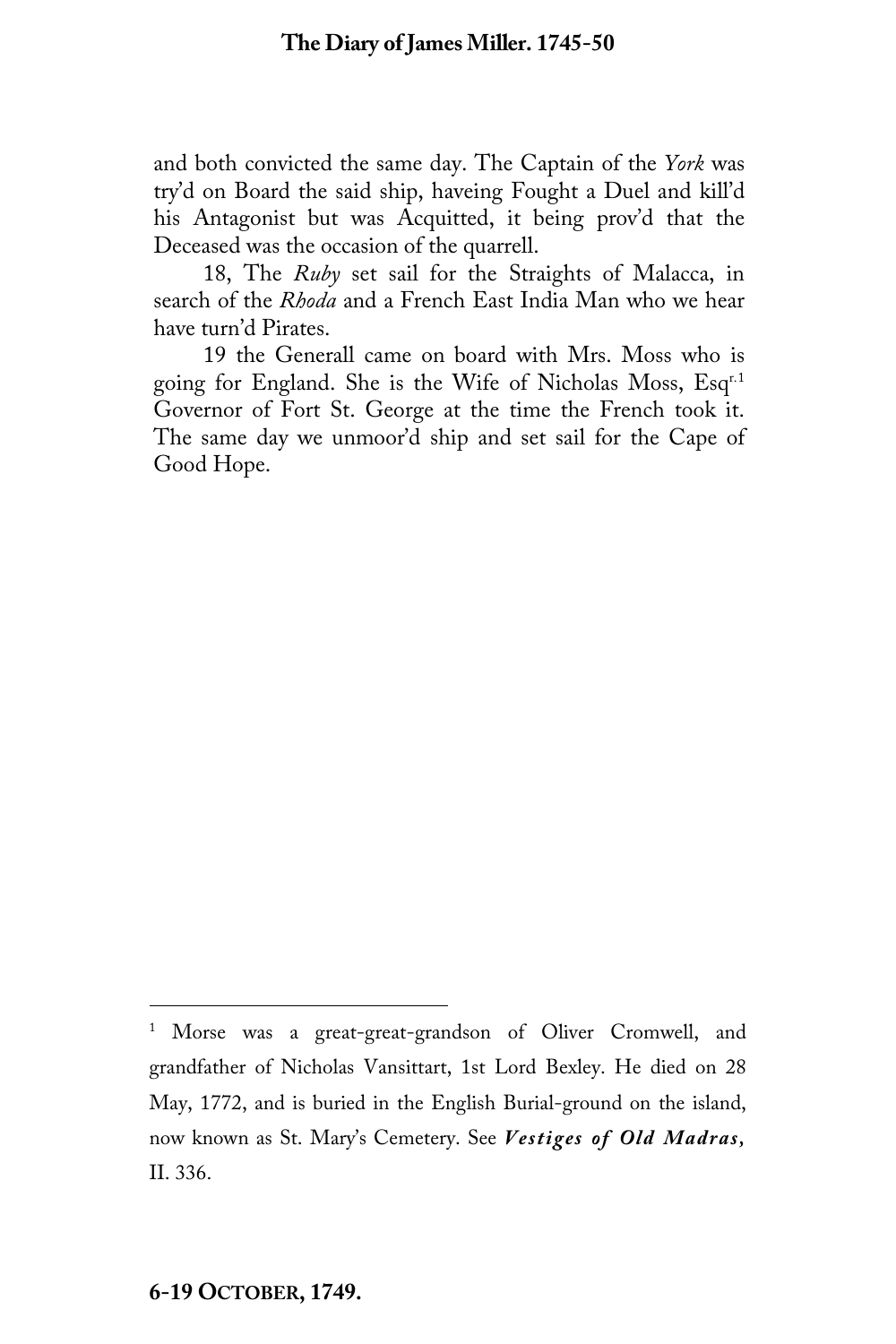Oct<sup>r.</sup> 21 we came in sight of Ceylon being very calm.

26, we cross'd the Equinoctial line about 2 o'clock in the after noon, it being very squaly.

Nov<sup>r.</sup> 24 we cross'd the Tropick of Capricorn in pleasant weather.

Dec. 4 calm with rain, this day we recd, from the *Harwich* and *Eltham* 24 tun of Water there being no other in Company. The remainder of the Fleet was unable to keep up with us.

Dec<sup>r.</sup> 15 in the afternoon we sounded at 15 or 16 leagues distant from land but cou'd not come at any ground with 112 fatham of Line.

The 16 we left the Land being about 4 leagues distant in the Latitude of 33 and 20.

17 lost sight of the Land.

The 18, moderate Gales but such violent swells that with Rowling and Pitching that our ship broke her fore Top Sail Yard. In the afternoon we doubled. The day following we saw a very high land.

Dec. 22, Moderate Gales. The Bomb and *Dorrington* joined us the latter left us at the Cape and as since been at the Moco.. The day following we lost sight of them both.

Dec. 26, Strong Gales but one ship in Company. In the afternoon we came to an anchor in Table Bay but cou'd not cast any nearer than 9 or 10 miles, the wind being foul. The next day we heaved up anchor and moored nigher the Town.

Dec. 28, the Admiral and the rest of the Gents, went on shore; this day and ship's company was allow'd fresh Provisions.

29 the *Deptford* came in, having lost a great numr. of men and above an hundred sick on board.

30. Came to an anchor, the *Dorrington* having been drove from her Anchors the Night we came in. Came to anchor, the *Chester, York* and *Young Eagle,* in very good condition.

Jany. 17, the *Sheerness* and *Dorrington* set sail for England.

23 we weigh'd anchor and set sail for St. Helena and arriv'd there 10 of February but cou'd [not come] to an anchor till the 11, took in fresh water and set sail from thence upon the 13 for the island of Ascention.

Feb. 20 came to an anchor at the Island of Ascention and